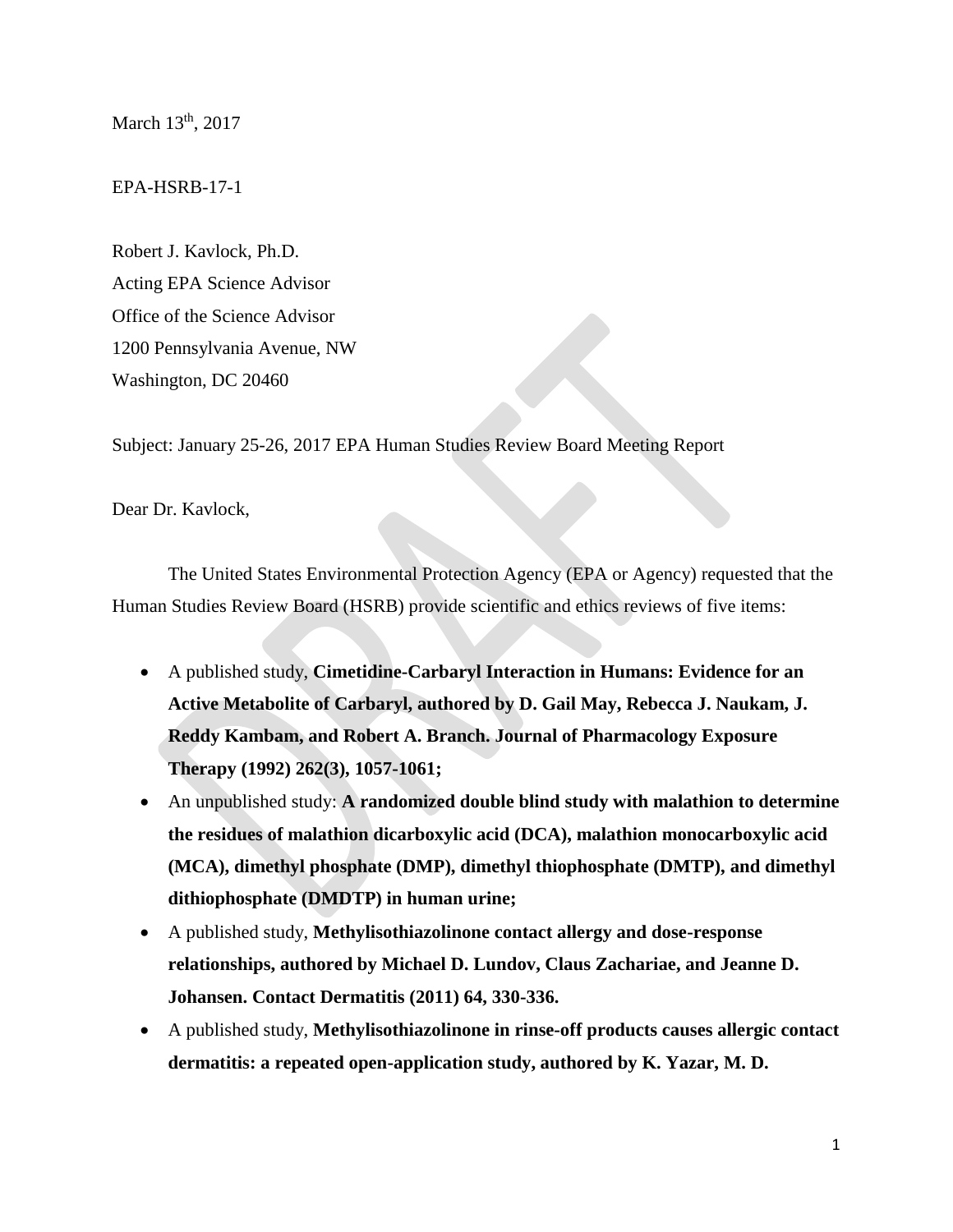**Lundov, A. Faurschou, M. Matura, A. Boman, J. D. Johansen, and C. Lidén. British Journal of Dermatology (2015) 173, 115-122.**

 A published study, **An evaluation of dose/unit area and time as key factors influencing the elicitation capacity of methylchloroisothiazolinone/methylisothiazolinone (MCI/MI) in MCI/MI-allergic patients, authored by Claus Zachariae, Anne Lerbaek, Pauline M. McNamee, John E. Gray, Mike Wooder, and Torkil Menné. Contact Dermatitis (2006) 55, 160-166.**

The charge questions posed to the Board included assessing scientific and ethical aspects of these studies viewed individually, as well as the proposed combined use of the three studies related to methylisothiazolinone for a weight of evidence approach to risk assessment.

The Board's responses to the charge questions and detailed rationale and recommendations are provided in the enclosed final meeting report.

Signed,

Liza Dawson, PhD Chair EPA Human Studies Review Board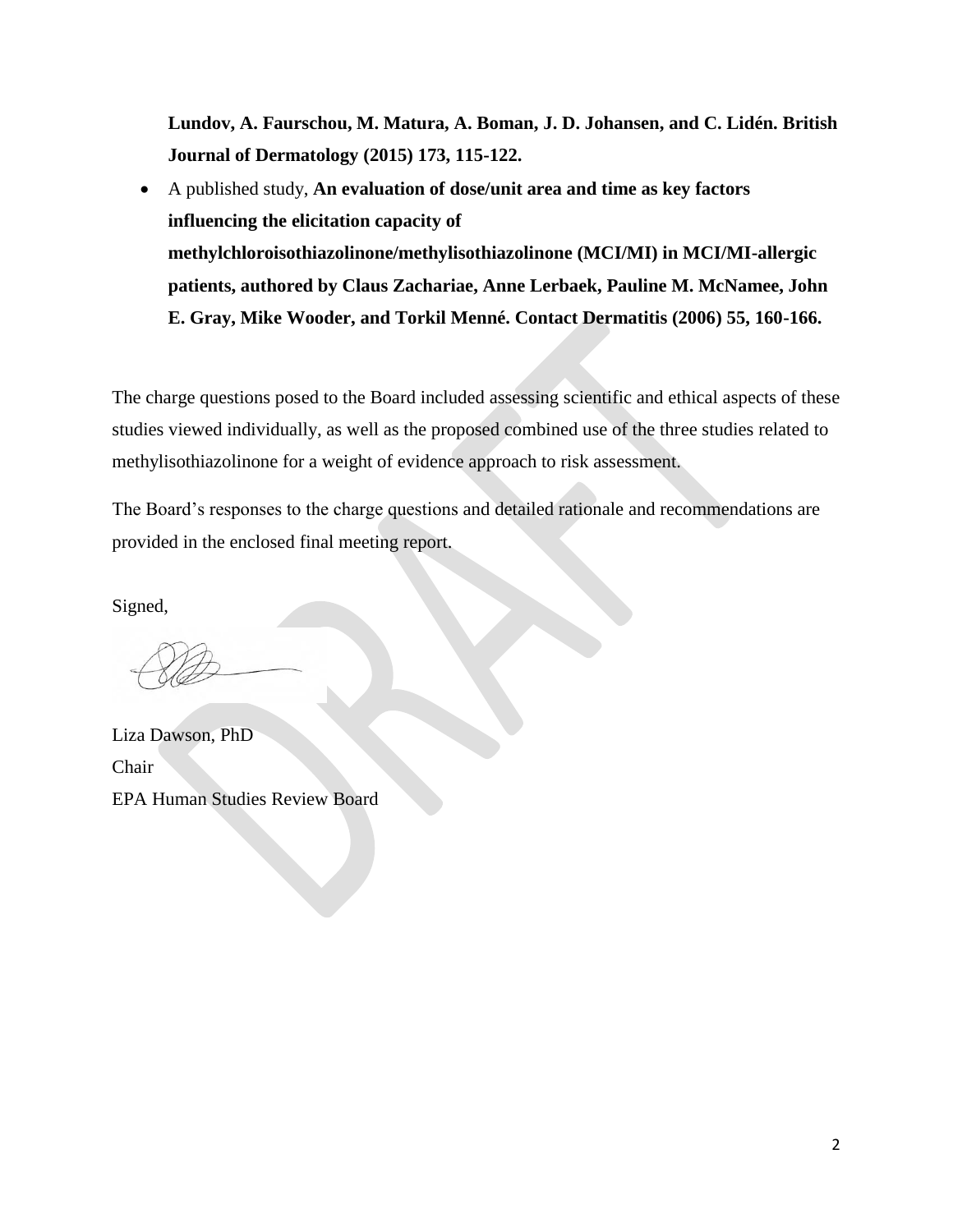# **INTRODUCTION**

On January 25-26, 2017, the United States Environmental Protection Agency's (EPA or Agency) Human Studies Review Board (HSRB or Board) met to address the scientific and ethical charge questions related to five items:

- A published study, **Cimetidine-Carbaryl Interaction in Humans: Evidence for an Active Metabolite of Carbaryl, authored by D. Gail May, Rebecca J. Naukam, J. Reddy Kambam, and Robert A. Branch. Journal of Pharmacology Exposure Therapy (1992) 262(3), 1057-1061;**
- An unpublished study: **A randomized double blind study with malathion to determine the residues of malathion dicarboxylic acid (DCA), malathion monocarboxylic acid (MCA), dimethyl phosphate (DMP), dimethyl thiophosphate (DMTP), and dimethyl dithiophosphate (DMDTP) in human urine;**
- A published study, **Methylisothiazolinone contact allergy and dose-response relationships, authored by Michael D. Lundov, Claus Zachariae, and Jeanne D. Johansen. Contact Dermatitis (2011) 64, 330-336.**
- A published study, **Methylisothiazolinone in rinse-off products causes allergic contact dermatitis: a repeated open-application study, authored by K. Yazar, M. D. Lundov, A. Faurschou, M. Matura, A. Boman, J. D. Johansen, and C. Lidén. British Journal of Dermatology (2015) 173, 115-122.**
- A published study, **An evaluation of dose/unit area and time as key factors influencing the elicitation capacity of methylchloroisothiazolinone/methylisothiazolinone (MCI/MI) in MCI/MI-allergic patients, authored by Claus Zachariae, Anne Lerbaek, Pauline M. McNamee, John E. Gray, Mike Wooder, and Torkil Menné. Contact Dermatitis (2006) 55, 160-166.**

In addition, EPA requested that the HSRB respond to an additional charge question related to the use of the three MI studies in a weight of evidence approach to establishing a point of departure for risk assessment.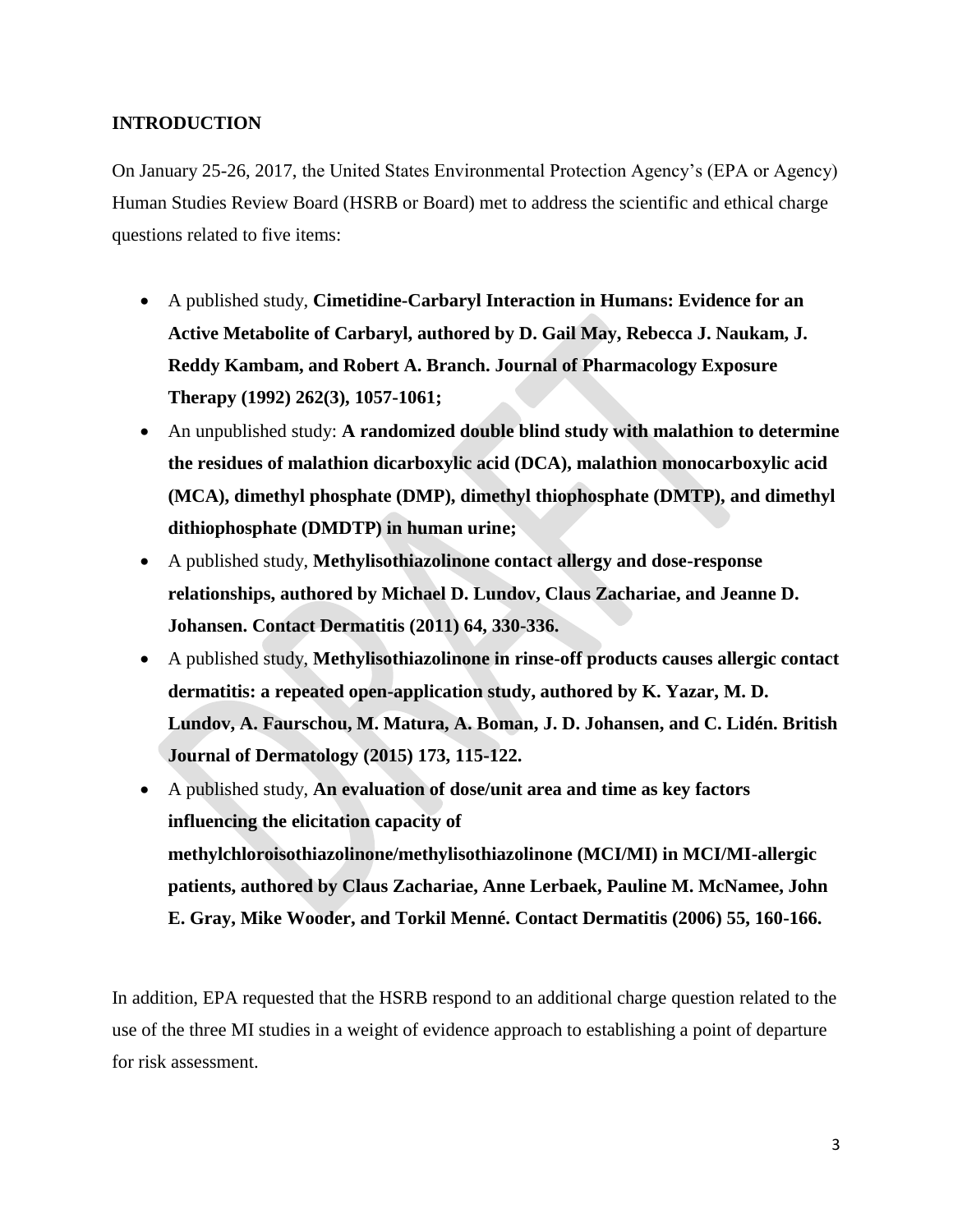#### **REVIEW PROCESS**

The Board conducted a public meeting on January, 25-26, 2017. Advance notice of the meeting was published in the *Federal Register* as "Human Studies Review Board; Notification of a Public Meetings" (EPA, December 19, 2016, 95982, Vol. 81, No.250).

Following welcoming remarks from Agency officials, the Board began its consideration of the materials presented for review. On day one of the meeting, EPA staff began by presenting an overview of physiologically based pharmacokinetic (PBPK) modeling and its intended uses by the Agency prior to the review of specific studies of cimetidine/carbaryl and malathion. On day two of the meeting, Agency staff presented an overview of repeated open application test (ROAT) studies prior to the review of the dermal exposure studies related to methylisothiazolinone. These informational sessions provided the Board with context for the scientific and ethical review of each study and help Board members understand how the data would contribute to a larger process of risk assessment by the Agency.

On each day, the Board then heard presentations from EPA for each agenda item in sequence, consisting of the Agency's review of scientific and ethical aspects of the two studies, followed by discussion from members of the HSRB who reviewed each of the studies for scientific and ethical soundness. This Final Report of the meeting describes the HSRB's discussion, recommendations, rationale and consensus in response to each charge question for each of these items.

For each agenda item, Agency staff first presented their review of the science and the Board asked the Agency presenters clarifying questions. The staff then described their review of the ethical aspects and the Board asked clarifying questions about those. The HSRB solicited public comments and next asked Agency staff to read the Charge Questions under consideration. The Board discussed the science questions first and then the ethics question. The Chair then called for a vote to confirm concurrence on a summary statement in response to each charge question.

For their evaluation and discussion, the Board considered materials presented at the meeting, oral comments, related materials and documents provided by the study sponsors, the Agency's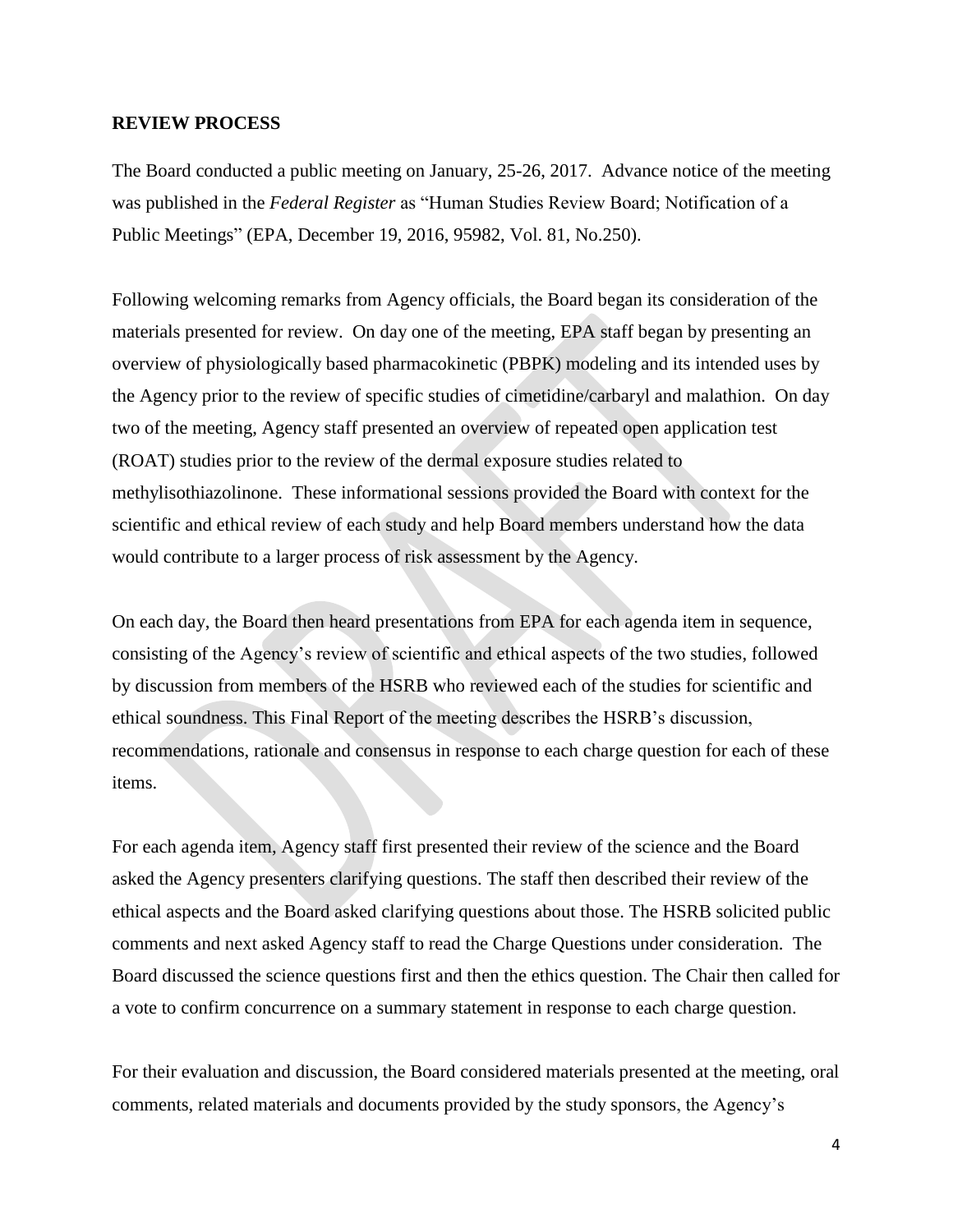science and ethics reviews of the studies, oral responses from a study sponsor and protocol team, and public comments made at the meeting.

**HSRB review of a published article: Cimetidine-Carbaryl Interaction in Humans: Evidence for an Active Metabolite of Carbaryl, authored by D. Gail May, Rebecca J. Naukam, J. Reddy Kambam, and Robert A. Branch. Journal of Pharmacology Exposure Therapy (1992) 262(3), 1057-1061**

# **CHARGE TO THE BOARD AND BOARD RESPONSE**

**Charge to the Board:** Is the research described in the published article "Cimetidine-Carbaryl Interaction in Humans: Evidence for an Active Metabolite of Carbaryl" scientifically sound, providing reliable data?

### **Board Response:**

The Board concludes that the research described in the published article "Cimetidine-Carbaryl Interaction in Humans: Evidence for an Active Metabolite of Carbaryl" is scientifically sound and provides reliable data that may or may not be generalizable to larger human populations.

# **HSRB Detailed Recommendations and Rationale:**

This study, performed in the early 1990's, involved in vitro tests of carbaryl, alone or together with the histamine-2 (H2) receptor antagonist, cimetidine, using erythrocyte acetylcholinesterase (Acse) activity as a pharmacodynamics endpoint of carbaryl-related bio-activity. In vivo study in this work, in four male subjects, followed plasma carbaryl and erythrocyte Acse activity over time following a single, oral dose. Subsequently the impact of pretreatment with a known cytochrome P450 inhibitor on pharmacokinetics and pharmacodynamics in those same study participants was assessed by pretreating them with 600 mg of cimetidine (divided into three, 8 hour doses) daily for three days, followed by a single carbaryl oral dosing. The investigators found that when cimetidine was pre-administered, that carbaryl peak plasma concentration was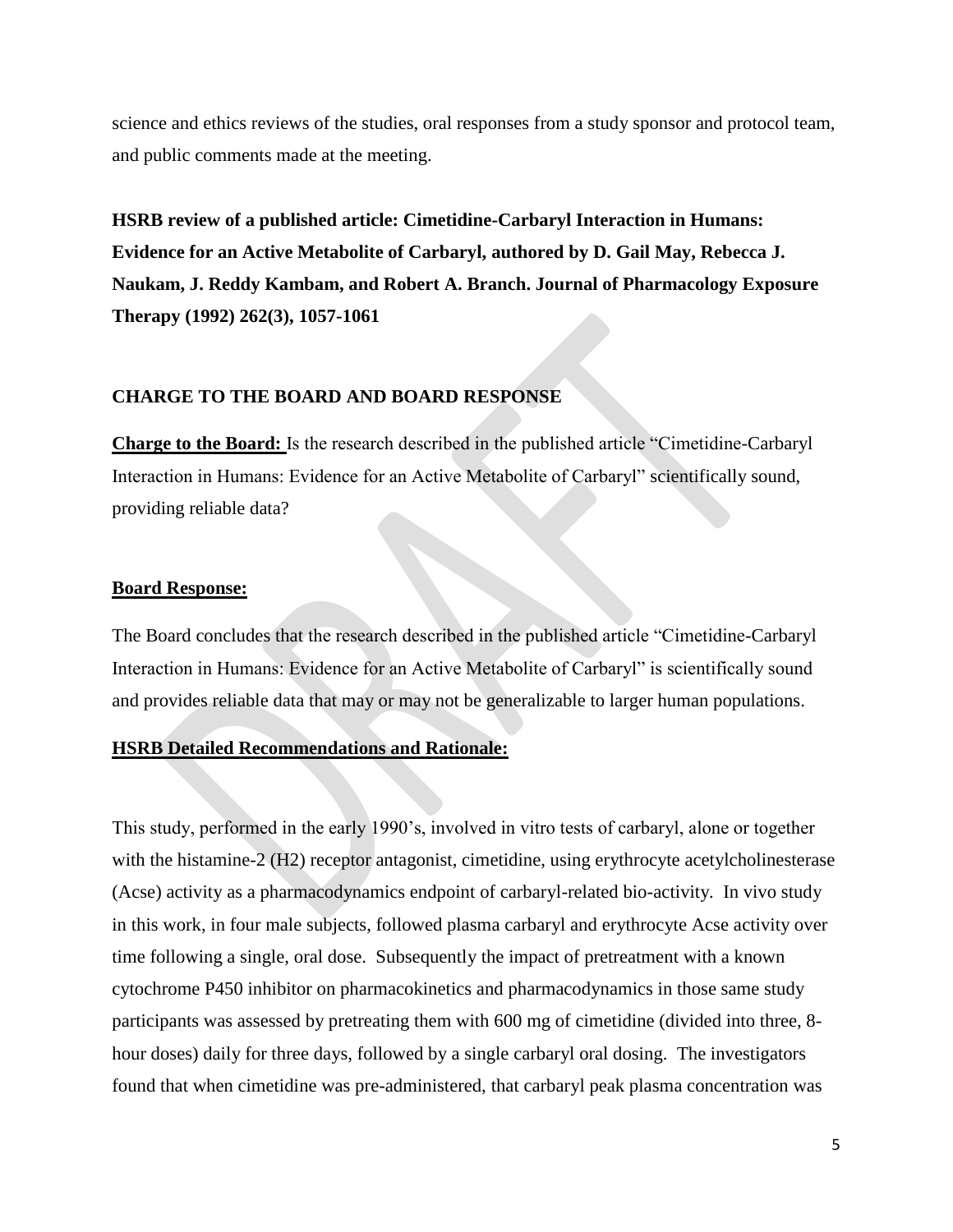higher, although not statistically significant; oral clearance was lower and statistically significant  $(p<0.05)$ ; and plasma half-life was longer, but not statistically significant. These findings suggested that metabolism of carbaryl was inhibited by cimetidine. Unexpectedly, the in vivo studies suggested that, in spite of the increased body exposure to carbaryl caused by cimetidine pretreatment, the inhibition of Acse by carbaryl was reduced in the pretreated individuals. Authors concluded with a tenable hypothesis that carbaryl is metabolized (by a cimetidineinhibitable enzyme) to a more pharmacodynamically active metabolite.

The HSRB commented that one of the statements made in the EPA summary of the paper appeared to be incorrect, namely, "The results of the in vitro assays confirmed that, at a concentration of 10 or 100 μg/mL, cimetidine did not impact the RBC AChE inhibition caused by increasing concentrations of carbaryl." In fact, at 100ug/ml both cimetidine and carbaryl inhibit erythrocyte Acse, so the total observed inhibition is impacted. Furthermore, EPA's statement implies that the combined effect is additive, but the graphs at least raise the possibility that the effect may not be additive at 100ug/ml cimetidine. The graphs appear not to be completely additive, and in any case the data are not conclusive on this point. The board also pointed out an inconsistency in the paper, in that the paper reports 4 human subjects, but reports n=6 for in vitro studies. This discrepancy is not explained.

The Board opines that the fundamental study design seems sound, and the results suggest that there is a real possibility of a drug-drug interaction between carbaryl and cimetidine. The second element of the charge is related to provision of reliable data. The Board expressed confidence in the analytical/experimental reliability of the results. With regard to the human population-level reliability and generalizability of the results, the small number of subjects, the unclear process for selecting study participants, and the fact that the putative underlying processes uncovered in this study (activity of drug metabolizing enzymes) is subject to substantial individual variability in humans, all taken together reduce the Board's confidence in the population level reliability of the data. Nevertheless, the study is of acceptable scientific merit for EPA scientists to use the data.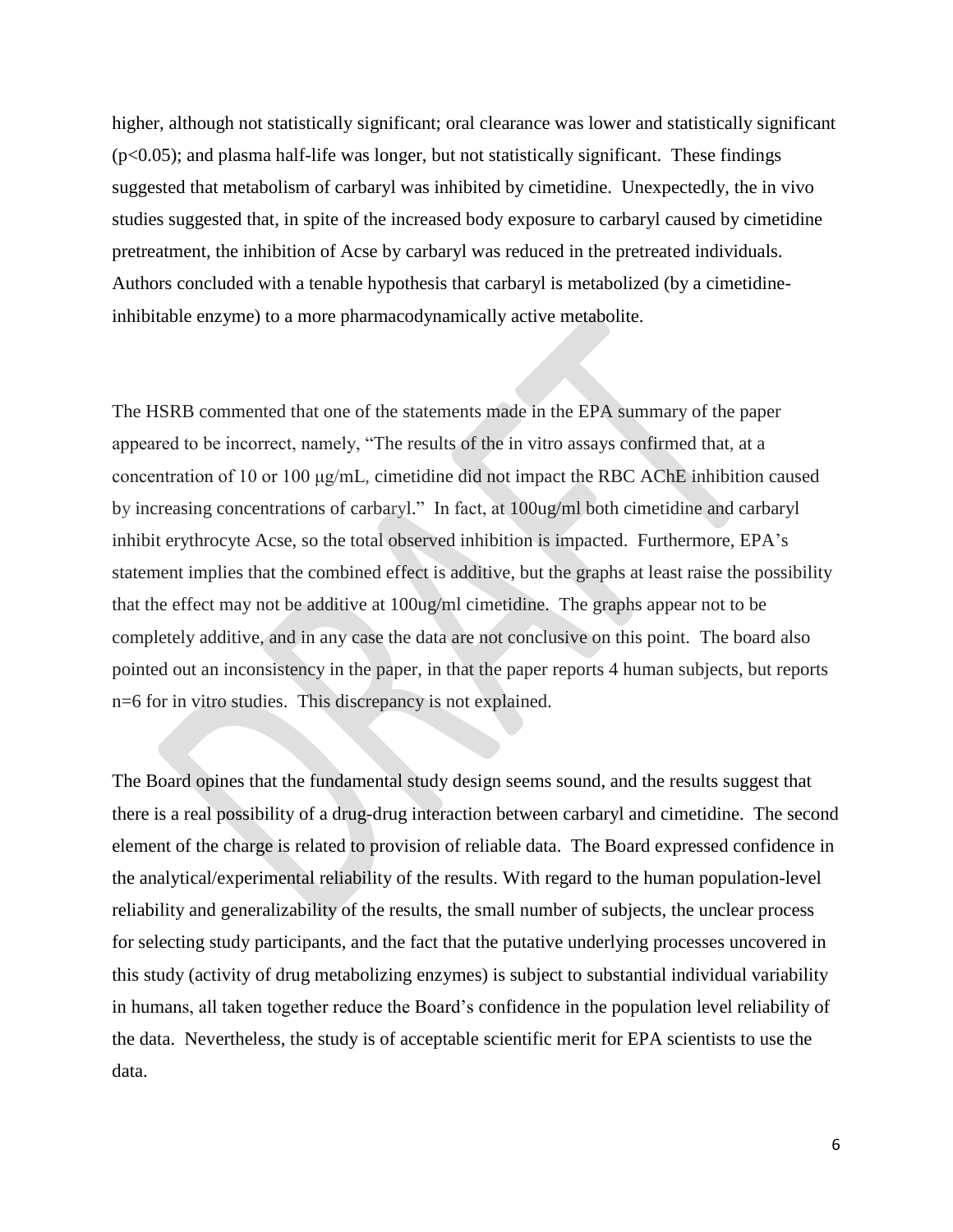# **Comments on statistical aspects of the study**

Cimetidine-carbaryl interaction in humans is investigated in study with four non-smoking, drugfree normal males. In vitro assays, cimetidine did not impact the outcome, whereas with vivo exposure, pre-treatment of cimetidine had an effect. The results support the hypothesis that the main site of metabolism for carbaryl is the liver by drug-metabolizing enzymes that can be inhibited by cimetidine.

The sample size of  $n=4$  subjects seems small and it is unclear how the sample size was determined. However, this may be a pilot study, as the purpose appears to be to investigate the pathway for these four individuals in depth and there is not as much concern about the population-level inference.

Statistical methods used for the data analysis include regression analysis, ANOVA, and repeated measures analysis. However, details are largely missing about the software package and procedures used. It appears that data and the code for analyzing the data are not available, making it a challenge to evaluate the quality of the data analysis.

# **Ethics**

# **Charge to the Board:**

Does available information support a determination that the study was conducted in substantial compliance with subparts K and L of 40 CFR part 26?

# **Board Response**

While the research was conducted before implementation of 40 CFR, the information provided supports a determination that the studies were conducted in substantial compliance with subparts K and L of 40 CFR Part 26.

# **HSRB Detailed Recommendations and Rationale:**

40 CFR 26 subpart K requires that studies initiated on or after April 7, 2006 involving intentional exposure of human subjects to a pesticide be reviewed and approved by an institutional review board (IRB) that meets the membership and review criteria listed in that subpart. The Vanderbilt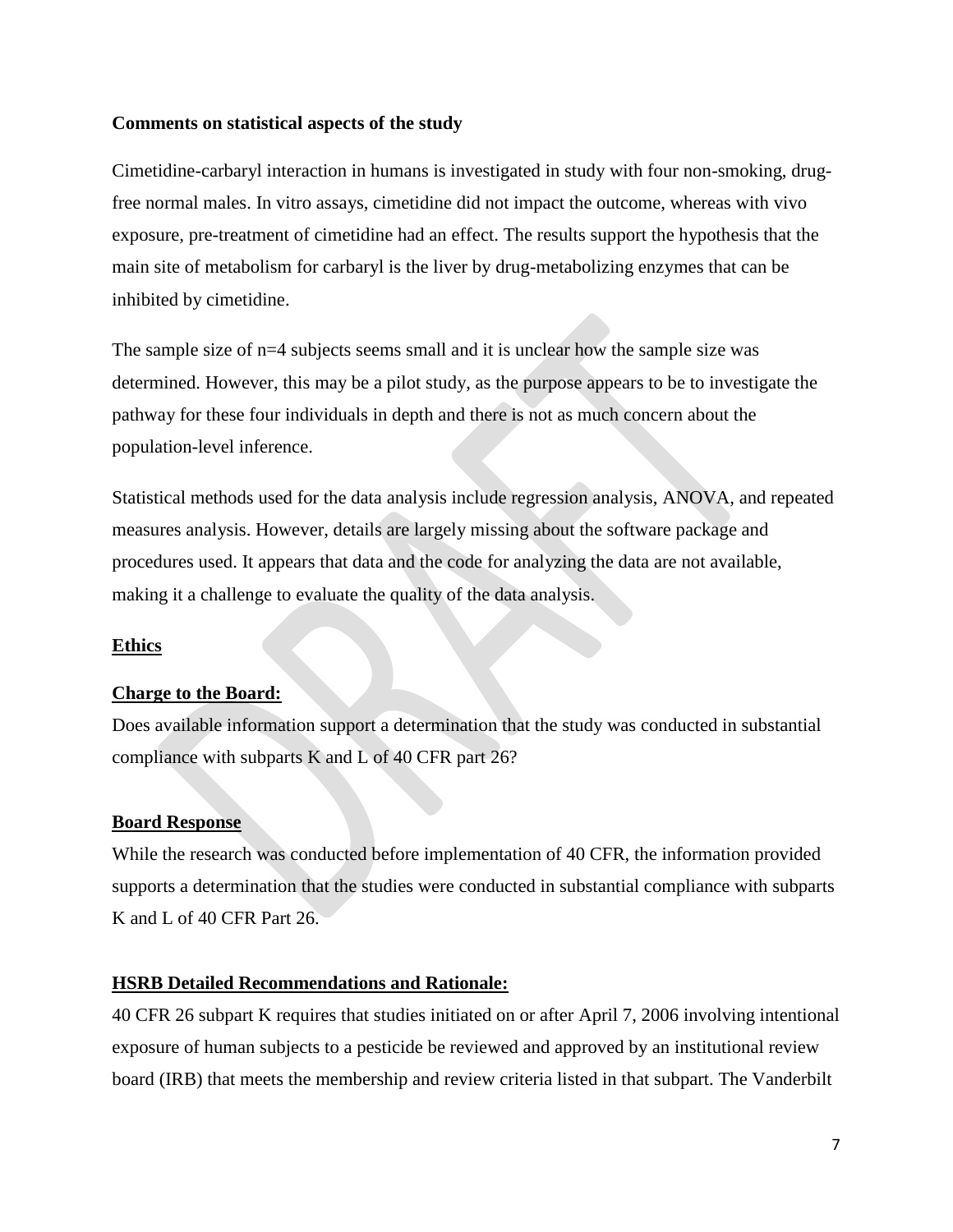Institutional Committee for the Protection of Human Subject reviewed and approved of this study. While we do not know if this Committee meets the criteria stated in 40 CFR 26 subpart K, there was independent review at a reputable research university, the HSRB believes this 1991 study complied with spirit of independent review.

40 CFR 26 subpart K mandates studies minimize risk to subjects, equitably select subjects, seek and appropriately document informed consent, make adequate provisions to ensure safety of subjects, and protect the privacy of subjects and confidentiality of data.

Minimize Risk: There is not a great deal of information provided about steps the investigators took to minimize participant risk. The dosages used in the study were below the level to cause symptoms and were "not expected to cause any additional short term adverse events."

Equitable Selection: The investigator did not provide information about equitability of selecting the 4 male participants in this study. It appears to be a convenience sample of individuals affiliated with the University of Pittsburgh Center of Clinical Pharmacology, probably including the principal investigator. The Board did discuss the inclusion of only men in this study and noted the time period of the research (early 1990's), prior to the widespread recognition of the importance of including women as well as men in biomedical research in order to obtain reliable information about the effects of treatments or exposures in females. The Board agreed that, given the time period of the study, inclusion of only male participants was consistent with typical research practice, particularly for non-beneficial exposure studies.

Informed Consent: As the research was done 26 years ago, neither the investigators nor the independent review board could not provide informed consent documentation, but the investigator told EPA that participants 1) were told of the science and risks of the study, 2) were sufficiently educated to understand the risks, and 3) signed informed consent documentation. The investigator does not provide information about provisions to ensure safety, protect privacy or confidentiality. While not ideal, the board does not feel the lack of this information violates the intention of 40 CFR 26 subpart K.

40 CFR 26 subpart L prohibits the EPA from relying on third-party research involving intentional exposure to a pesticide of human subjects who are children or pregnant or nursing women. The 4 participants were male, so this does not violate 40 CFR 26 subpart L.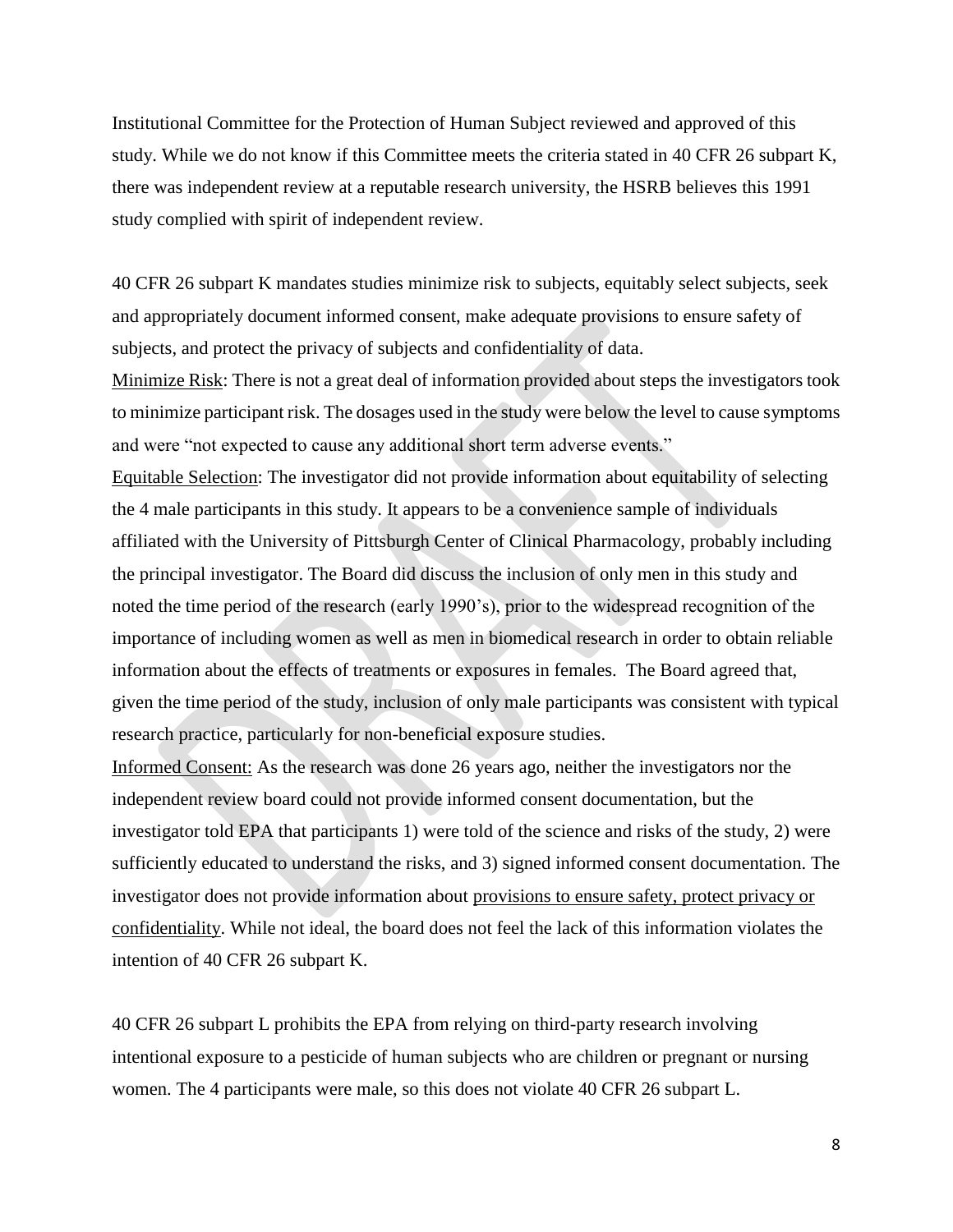**HSRB review of an unpublished study: A randomized double blind study with malathion to determine the residues of malathion dicarboxylic acid (DCA), malathion monocarboxylic acid (MCA), dimethyl phosphate (DMP), dimethyl thiophosphate (DMTP), and dimethyl dithiophosphate (DMDTP) in human urine.**

### **CHARGE TO THE BOARD AND BOARD RESPONSE**

**Charge to the Board:** Did the research on plasma levels of malathion and malaoxon, and urinary metabolites of malathion, as described in the study reports "A randomized double blind ascending single oral dose study with malathion to determine the No Effect Level on plasma and RBC cholinesterase activity" and "Determination of residues of malathion dicarboxylic acid (DCA), malathion monocarboxylic acid (MCA), dimethyl phosphate (DMP), dimethyl thiophosphate (DMTP), and dimethyl dithiophosphate (DMDTP) in human urine," generate scientifically sound, reliable data?

#### **Board Response:**

The Board concludes that the research on plasma levels of malathion and malaoxon, and urinary metabolites of malathion, as described in the study reports "A randomized double blind ascending single oral dose study with malathion to determine the No Effect Level on plasma and RBC cholinesterase activity" and "Determination of residues of malathion dicarboxylic acid (DCA), malathion monocarboxylic acid (MCA), dimethyl phosphate (DMP), dimethyl thiophosphate (DMTP), and dimethyl dithiophosphate (DMDTP) in human urine," generated scientifically sound, reliable data that may or may not be generalizable to larger human populations.

### **HSRB Detailed Recommendations and Rationale:**

The unpublished study report describes two studies. The first was a study in which 48 human participants were administered placebo or malathion at one of 5 different doses ranging from 0.5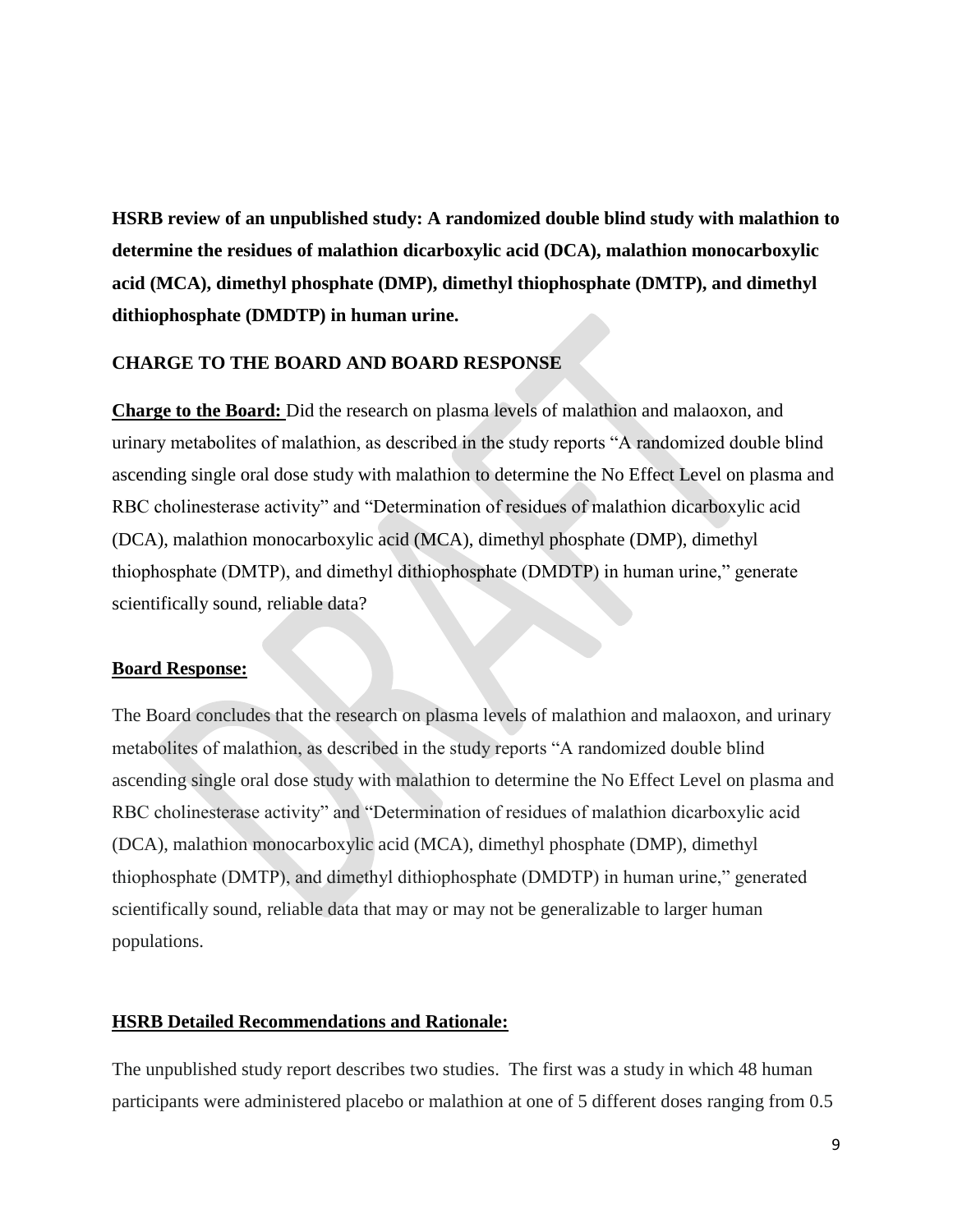mg/kg to 15 mg/kg. The study was entitled "A randomised double blind ascending single oral dose study with malathion to determine the no effect level on plasma and RBC cholinesterase activity" and it was conducted by Inveresk Research, Elphinstone Research Centre, Tranent, EH  $32$  2NE, Scotland.<sup>1</sup> In this study, the pharmacodynamic endpoints of plasma and erythrocyte acetylcholinesterase (Acse) inhibition were assessed. The second study was entitled "Determination of residues of malathion dicarboxylic acid (DCA), malathion monocarboxylic acid (MCA), dimethyl phosphate (DMP), dimethyl thiophosphate (DMTP), and dimethyl dithiophosphate (DMDTP) in human urine," and was conducted by Pacific Toxicology Laboratories, 6160 Variel Avenue, Woodland Hills, CA 91367.<sup>2</sup> In this second study, malathion and its metabolites from urine and plasma were analyzed.

Urine and plasma collection in the study was designed in a manner typical of pharmacokinetic studies, with pre-dosing and serial post-dosing samples collected. The design of the studies, the analytical methods used, and the data produced by the studies appear to be of a high scientific standard, and ideally suited to be used as inputs to aid the development and refinement of PB/PK models.

#### **Comments on statistical aspects of the study**

 $\overline{\phantom{a}}$ 

This is a randomized double blind ascending single oral dose study with a total of 34 subjects receiving treatments and 14 subjects in the control group. The sample size seems adequate for drawing population-level inference, although it is unclear from the protocol how the sample size was determined.

The statistical method used for the data analysis is a repeated measures analysis using SAS. It is unclear which SAS procedure was used and which covariance structure was specified. This information would be helpful to have.

In the repeated measures analysis, the main effects (dose level and time) and the interaction terms are specified. However, it is not clear why gender is not included as a main effect at the

<sup>&</sup>lt;sup>1</sup> The study and protocol were identified as ICR 013177. March 20, 2000. MRID 45125602.

<sup>&</sup>lt;sup>2</sup> The Study and protocol were identified as PTL119801. October 11, 2000. MRID 45244601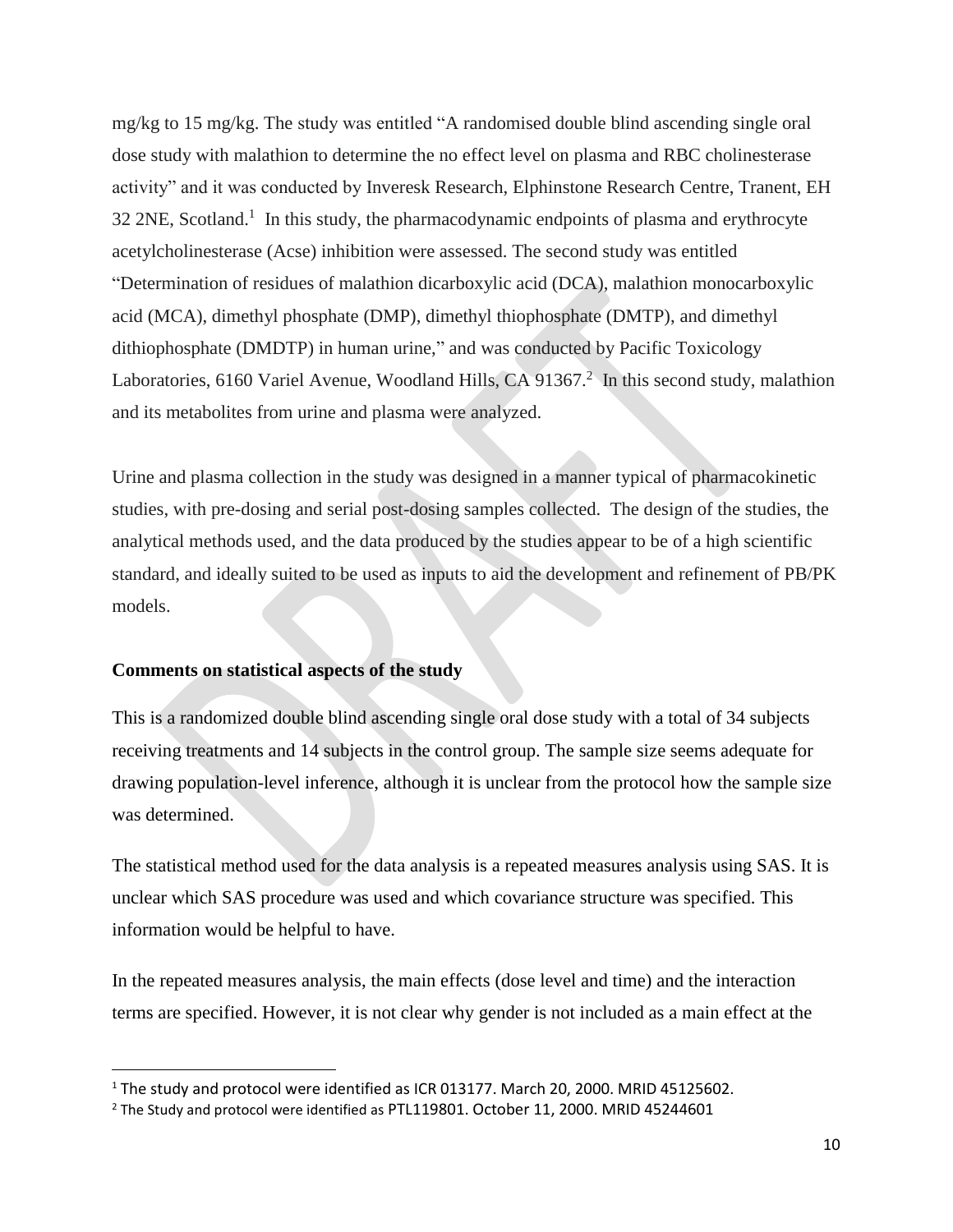subject level. That is, it is unclear why were the data analyzed separately for male and female subjects. The model diagnostics are also unclear. More details and justifications for a particular choice (e.g. linear trend detection versus Bonferroni correction for multiple comparison) would be helpful to have. In addition, it is not clear how much the analysis can leverage the robustness of these methods against non-normality. Based on the description about the residuals, it seems that there is some heavy-tail (i.e., non-normal) distribution in the error term. It may be interesting to examine the robustness issue further.

### **Ethics**

### **Charge to the Board:**

Does available information support a determination that the study was conducted in substantial compliance with subparts K and L of 40 CFR part 26?

# **Board Response**

While the research was conducted before implementation of 40 CFR, the information provided supports a determination that the studies were conducted in substantial compliance with subparts K and L of 40 CFR Part 26.

# **HSRB Detailed Recommendations and Rationale:**

40 CFR 26 subpart K requires that studies initiated on or after April 7, 2006 involving intentional exposure of human subjects to a pesticide be reviewed and approved by an institutional review board (IRB) that meets the membership and review criteria listed in that subpart. The Inveresk Research Independent Ethics Review Committee reviewed and approved of this study. Based on information provided, the Committee meets the criteria stated in 40 CFR 26 subpart K. The study was conducted in accordance with the guidelines set out in Declaration of Helsinki, 1964 and its 1975, 1989, 1996 amendments. The HSRB believes this study complied with spirit of independent review. Amendments not reviewed by the Review Commitment did not affect patient safety.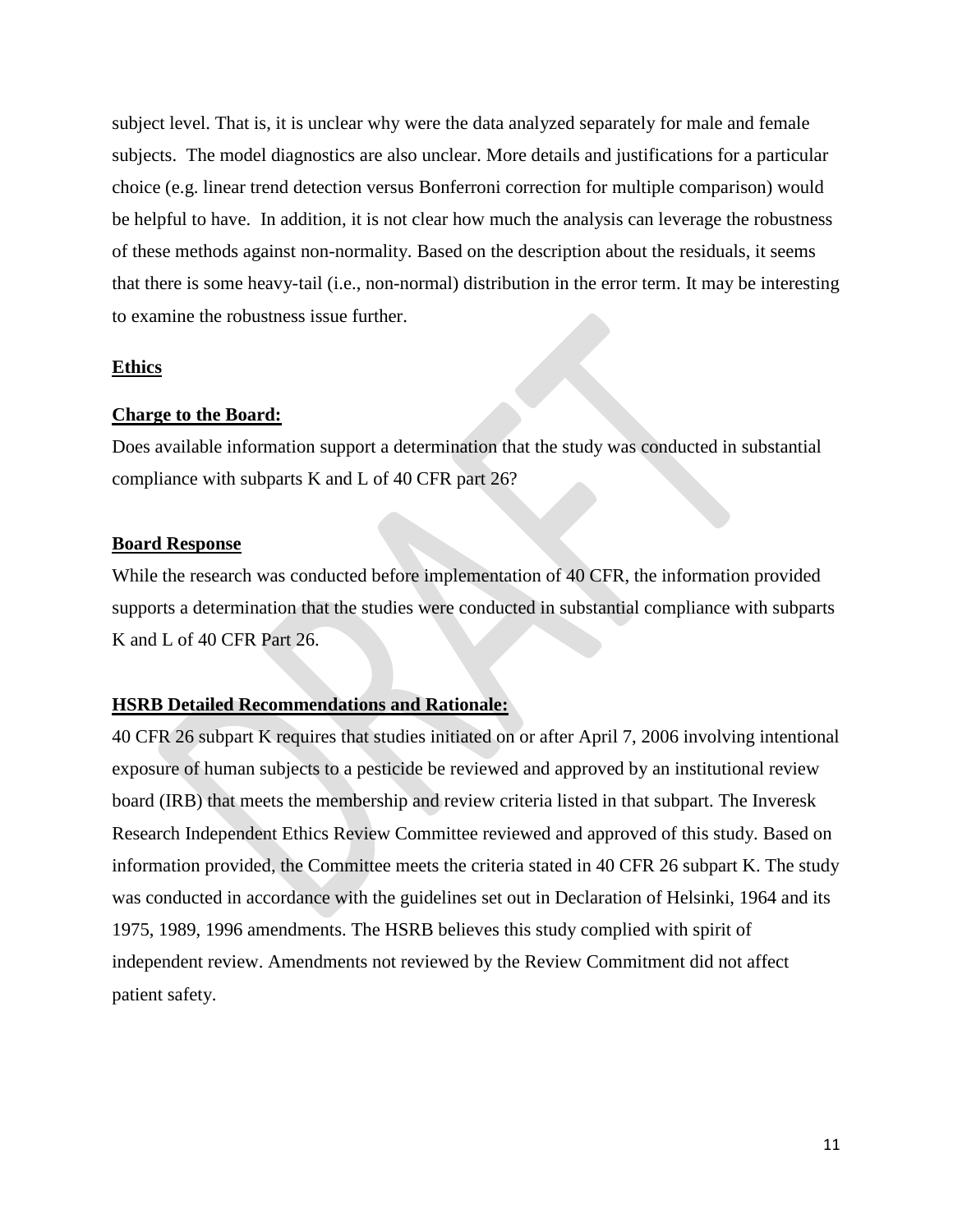40 CFR 26 subpart K mandates studies minimize risk to subjects, equitably select subjects, seek and appropriately document informed consent, make adequate provisions to ensure safety of subjects, and protect the privacy of subjects and confidentiality of data.

Minimize Risk: The study listed above minimized risk to subjects by recruiting participants who were healthy (normal physical exam, laboratory data, and ECG), choosing a dose low not expected to cause adverse effects, and not escalating doses if there were any significant inhibition of cholinesterase. The study also contacted the participants' primary physician to determine if there was a concern with that individual participating in this study. Equitable Selection: There are no specific information regarding the population from which participants were recruited, except that they were from the surrounding area and a generic advertisement was used. The use of randomization to different dosage or placebo allowed for equitable exposure to risk.

Informed Consent: The study physician explained the study and participants were allowed to ask questions. Written information regarding malathion. Additionally, this document contained most of the elements contained in a standard informed consent document (procedures, risks and benefits, withdrawing from the study, confidentiality, and physician contact information). Safety: A physician provided oversight for the entire study. Participants resided in the study clinic for 2 days and were monitored at outpatient visits 3, 5, and 13 days after dosing. Privacy and Confidentiality: Each participant was assigned a random individual identification number which protected privacy and confidentiality.

40 CFR 26 subpart L prohibits the EPA from relying on third-party research involving intentional exposure to a pesticide of human subjects who are children or pregnant or nursing women. Materials submitted to EPA and HSRB indicate that no children or pregnant or nursing women enrolled in this study. Pregnancy testing occurred up to 21 days prior and again the day prior to the study. As a result, the study was conducted in substantial compliance with 40 CFR part 26, subpart L.

**HSRB review of a published study Methylisothiazolinone contact allergy and dose-response relationships, authored by Michael D. Lundov, Claus Zachariae, and Jeanne D. Johansen. Contact Dermatitis (2011) 64, 330-336.**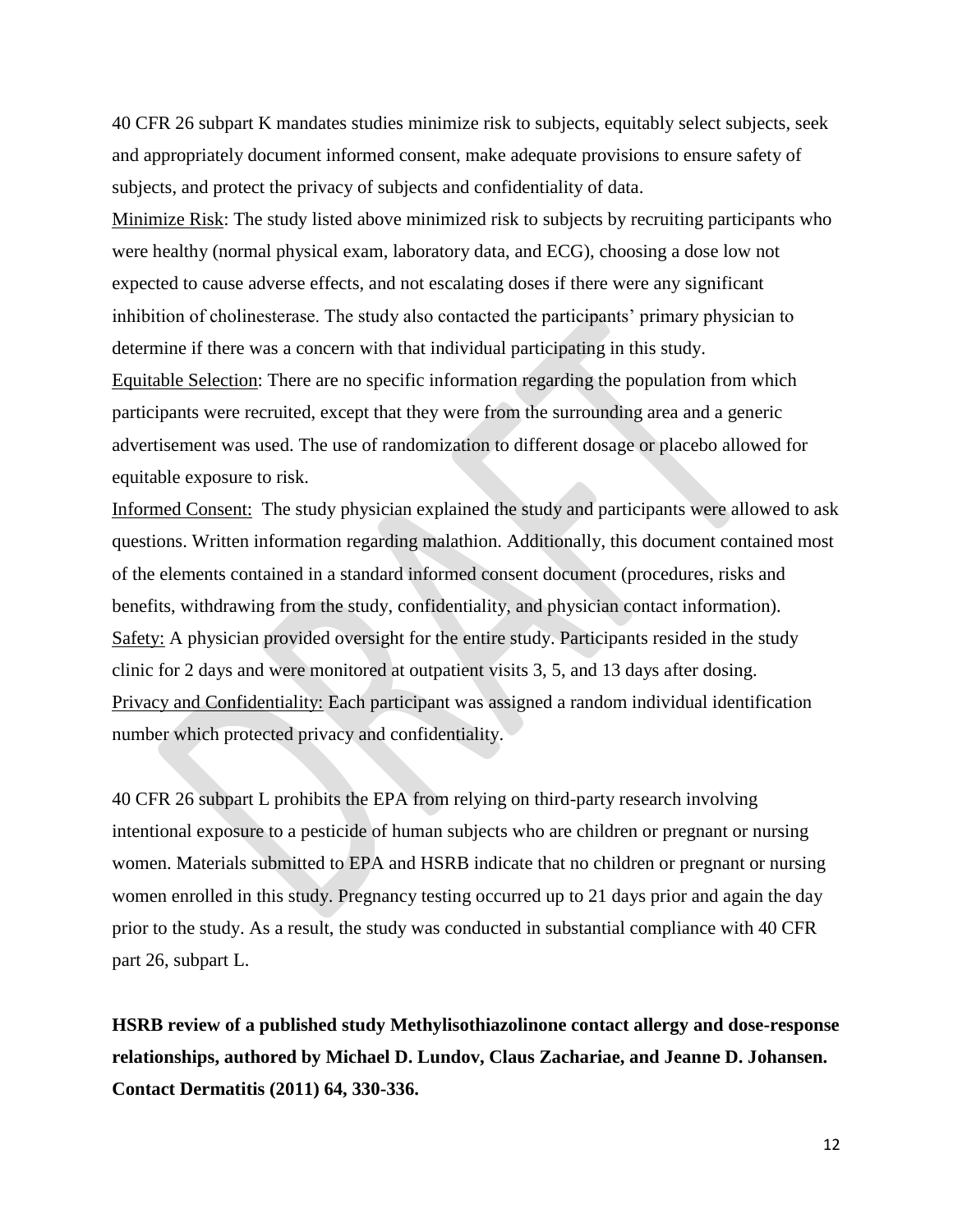### **CHARGE TO THE BOARD AND BOARD RESPONSE**

**Charge to the Board:** Is the research described in the published article "Methylisothiazolinone contact allergy and dose-response relationships" scientifically sound, providing reliable data? **Board response:**

The board after discussion agreed that the research in the published article

"**Methylisothiazolinone contact allergy and dose-response relationships**" **is** scientifically sound, providing reliable data. In the use of this data for risk assessment to establish the elicitation threshold for methylisothiazoline, the board wishes to highlight some relevant exposure conditions or statistical concerns that should be considered when using this data.

### **HSRB detailed recommendations and rationale:**

In this study authors wanted to 1) investigate the eliciting doses of MI in a patch test and in a ROAT for already sensitized subjects, 2) investigate whether pheno-oxyethanol (PE) influenced reactivity to MI, and 3) test a model for an exposure conversion between ROAT and Patch test. The model will not be discussed here. For this study 11 test subjects (2 women and 9 men, average age of 49.7 years) with previous positive reactions to MCI/MI or MI were included. There were 14 controls (6 women and 8 men, average age 27.5) recruited into study. Subjects and controls were patch-tested first with 12 decreasing doses of MI (60 down to 0.0105  $\mu$ g/cm<sup>2</sup>) in 10% ethanol and 90% aqua, and then again with those same doses of MI in same mixture but with 0.4% pheno-oxyethanol (9.26  $\mu$ g/cm<sup>2</sup>). Blanks consisted of just the 0.4% pheno-oxyethanol in aqua and ethanol. Readings occurred on days 2, 3, 4 and 7 following occlusion for 2 days on the subject's backs. Placement of doses was double blinded. For the ROAT arm of study, patients applied 20  $\mu$ l of 100ppm, 50 ppm and 5 ppm of MI mixture containing phenooxyethanol (using a fixed micropipette) twice a day on 3 x 3 cm on the volar part of forearm resulting in concentrations of 0.42, 0.21 and 0.021  $\mu$ g/cm<sup>2</sup>/day (this amount is double the per application dose because the study involved two applications a day with no rinse off). Response were determined on day 2, 3, 4, 7, 14, and 21. In this study, an 8-point response scale from 0 (no reaction) to 8 (intensive erythema, infiltration and papules) was used for patch and ROAT. Responses greater than 5 on the response scale triggering stopping exposures in the ROAT arm.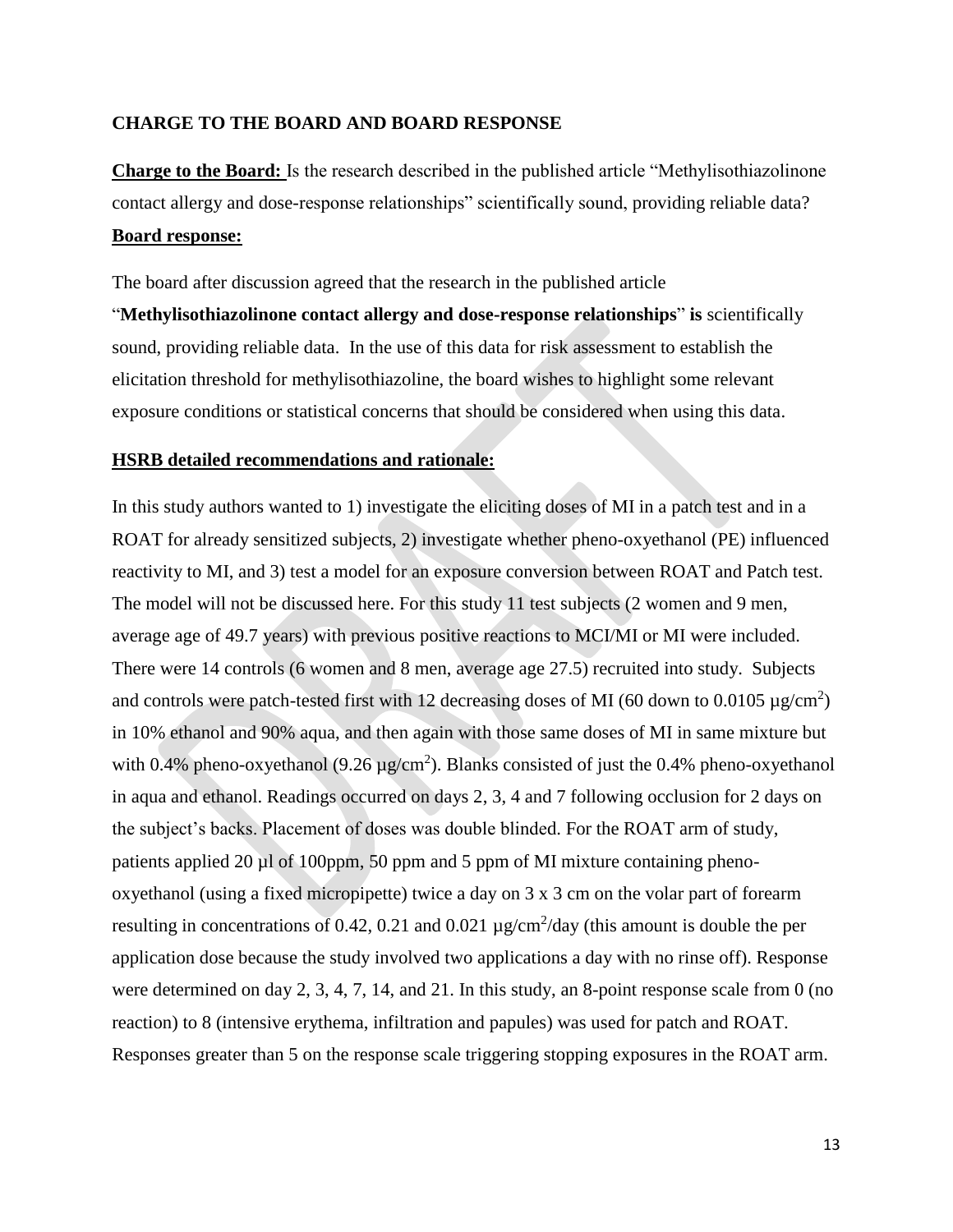**Results**: The study reported no statistical difference in reactions for test subjects in patch test with or without phenoxyethanol, or across threshold doses. Responses were seen at concentrations starting at 1.47  $\mu$ g/cm<sup>2</sup> (55%) in the PATCH, while there was no response to 60  $\mu$ g/cm<sup>2</sup> for controls in PATCH. In the ROAT study, for test subjects, 7/11 (64%) reacted to the 0.21  $\mu$ g/cm<sup>2</sup>/day, and 2/11 (18%) to the 0.021  $\mu$ g/cm<sup>2</sup>/day (this dose is twice the per application dose due to twice daily exposure). Controls had no reaction in the ROAT study. Doses are described as low 1.47  $\mu$ g/cm<sup>2</sup> for MI in PATCH test (55%, which would mean a concentration in cream of 49 ppm). The percentage of individuals who responded to 0.021  $\mu$ g/cm<sup>2</sup>/day in the ROAT was 18%.

The HSRB expresses confidence that this study provides reliable and valid data. The Board notes that sufficient information is provided by the authors that the study has the potential to be repeated and validated. The study objectives are stated; an acceptable control group is used; and the investigators use measures to reduce bias in the study by conducting a double blind study and by using an acceptable reading scale for responses. The investigators use methodologies to help assure adherence to study protocols (e.g., instructions to subjects, micropipette for application), and response rates related to application rates/concentrations are reported and related back to the objectives. These study characteristics provide support for the Board's conclusion that the data are scientifically sound.

The Board further recommends that EPA consider the following issues that may affect elicitation thresholds in the study:

- 1) Five sets of ROAT bottles were weighed to determine application conformance by subjects, however beyond stating adherence, no exact weights were reported and compared between control and test subjects.
- 2) Accumulated doses are mentioned in this study and compared to the PATCH results (again PATCH studies are occluded). This is done to build their model comparison between PATCH and ROAT. EPA may want to consider for risk assessment purposes the relationship of ROAT studies looking at elicitation threshold and potentially to relate back to induction threshold or even irritant thresholds that avoid induction and therefore elicitation points in participants. These relationships are only mentioned as a potential 'model' to explore elicitation thresholds, where induction of participants can be avoided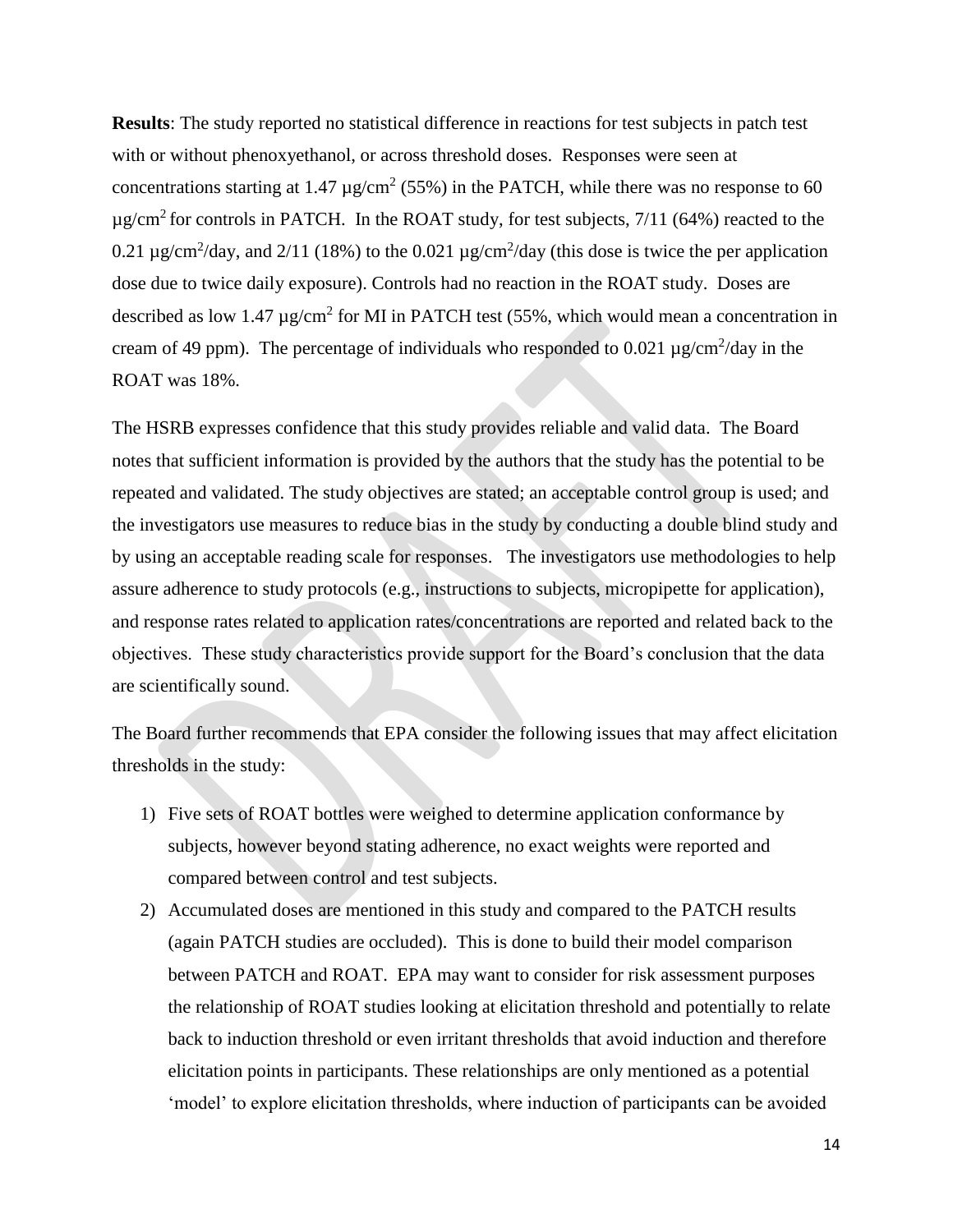or where human subjects for studies who have been induced are hard to find. Authors suggest repeated lower doses elicited quicker responses based on their comparison curves between PATCH and ROAT using equivalent ROAT doses, and an algorithmic relationship between the two is derived.

- 3) Although it is established that pheno-oxyethanol is not a sensitizer based on lack of response in subjects when pheno-oxyethanol was applied alone, this does not necessarily preclude that it could act synergistically or antagonistically with MI. For the ROAT arm, MI was not applied alone and therefore pheno-oxyethanol should not be entirely dismissed as having any vehicle effects when comparing to other studies.
- 4) MI-allergic subjects were previously tested at concentrations of up to 2000 ppm. Confirmatory PATCH testing was also conducted at this level. These are potentially high induction threshold levels and the relationship between induction thresholds and elicitations thresholds are not well understand; thus the PATCH testing itself could have contributed to elicitation thresholds, although this is not known.
- 5) The average days to respond in the ROAT are not specifically reported and might be of interest. In addition, two of the 11 subjects in the ROAT did not follow the application scheme. It is not clear how this affected the statistical analysis.

# **Comments on statistical aspects of the study**

Standard logistic regression analysis was used to estimate the dose–response relationship in the patch tests. The ED50 and 95% CI were estimated from the dose response curve. Comparison between the patch test reactions with or without phenoxyethanol was performed with Wilcoxon's ranked sums test, and correlations between the individual threshold doses were investigated by Spearman's ranked correlation. Differences in reactions to the same doses in the patch test and ROAT were investigated with McNemar's test.

Based on the information related to statistical analysis provided in the article, the statistical validity of patch test results is questionable due to the following reasons: (1) because same subjects were used for with and the without treatments in the patch tests, the observed responses derived from treatments with and without phenoxyethanol were usually correlated, and this correlation was ignored in the dose-response models; and (2) the use of the statistically significant Spearman's ranked correlation to conclude that treatments with and without phenoxy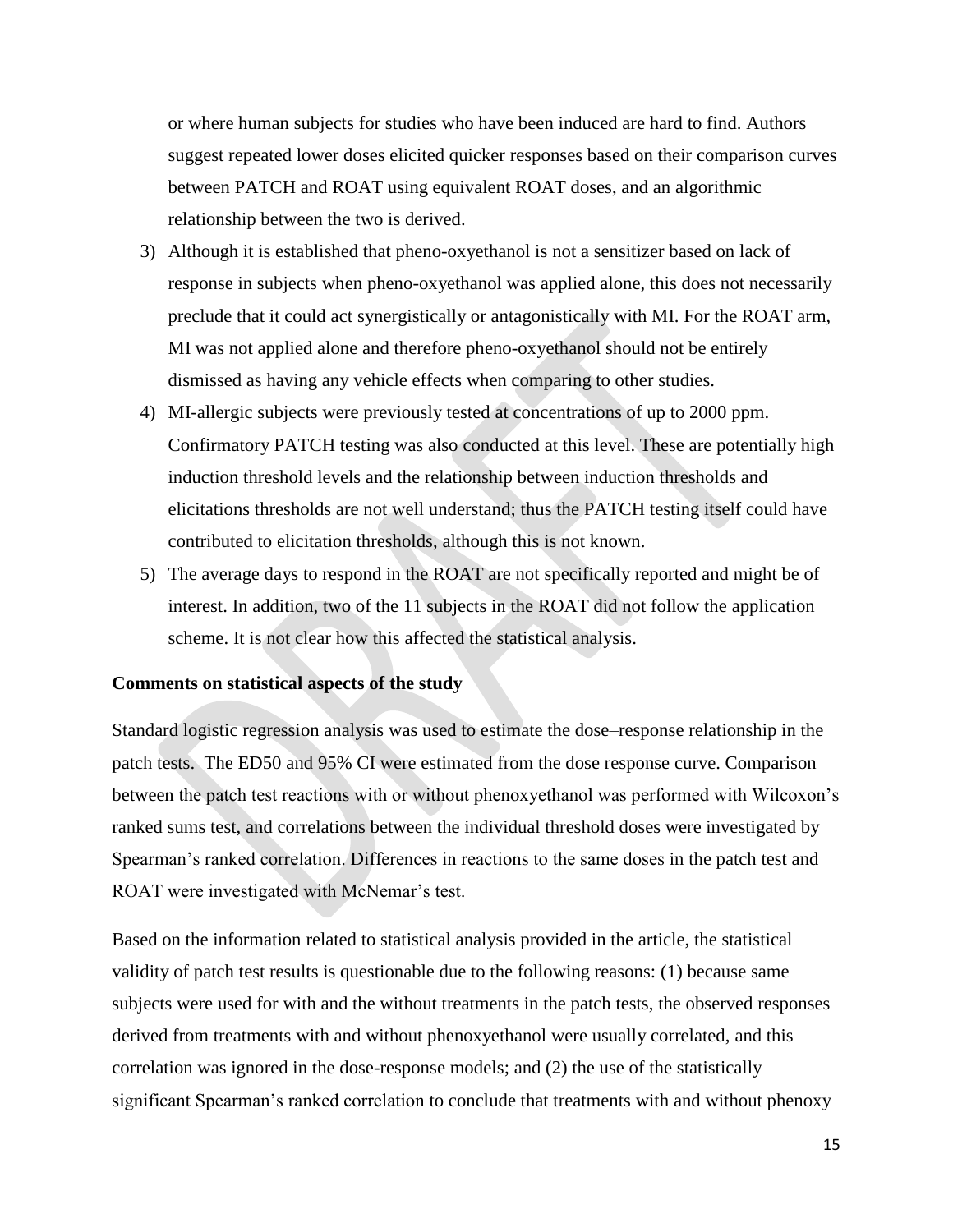ethanol produced similar rankings was inappropriate; (3) the Agency's statistical validation confirmed the statistical results reported in the paper (ED50 and 95% CI were estimated from the dose response curve) was non-reproducible.

In summary, although there were flaws in the statistical analysis, the data presented in this article could be considered as scientifically sound and providing reliable data but limited to weight of evidence (WOE) based applications when combined with other two reviewed papers.

### **Ethics**

**Charge to the Board:** Does available information support a determination that the study was conducted in substantial compliance with subparts K and L of 40 CFR part 26?

**Recommendation for the Board:** The portions of the EPA regulations regarding the conduct of research with human subjects, 40 CFR part 26 subpart K and L, do not apply because the research was not conducted or supported by EPA, nor was it conducted with the intention to submit the results to EPA. EPA identified this study through a review of the public literature; the published article or any results of this research were not independently submitted to EPA.

The study was conducted in Denmark; therefore, the U.S. Federal Insecticide, Fungicide and Rodenticide Act (FIFRA) did not apply to the conduct of this research, but does for EPA use of data generated.

The available information supports a determination that the study is in substantial compliance with subpart Q of 40 CFR Part 26 (Ethical Standards for Assessing Whether to Rely on the Results of Human Research in EPA Actions). Assuming scientific validity, the study may be used in actions under FIFRA (7 U.S.C. 136 et seq.) and section 408 of the Federal Food, Drug and Cosmetic Act (FFDCA).

**Rationale:** In accordance with 40 CFR 26.1703, the research did not involve intentional exposure of any pregnant or nursing female subjects or any children. All of the subjects in this study were adults. Pregnancy and nursing were exclusion criteria for both test and control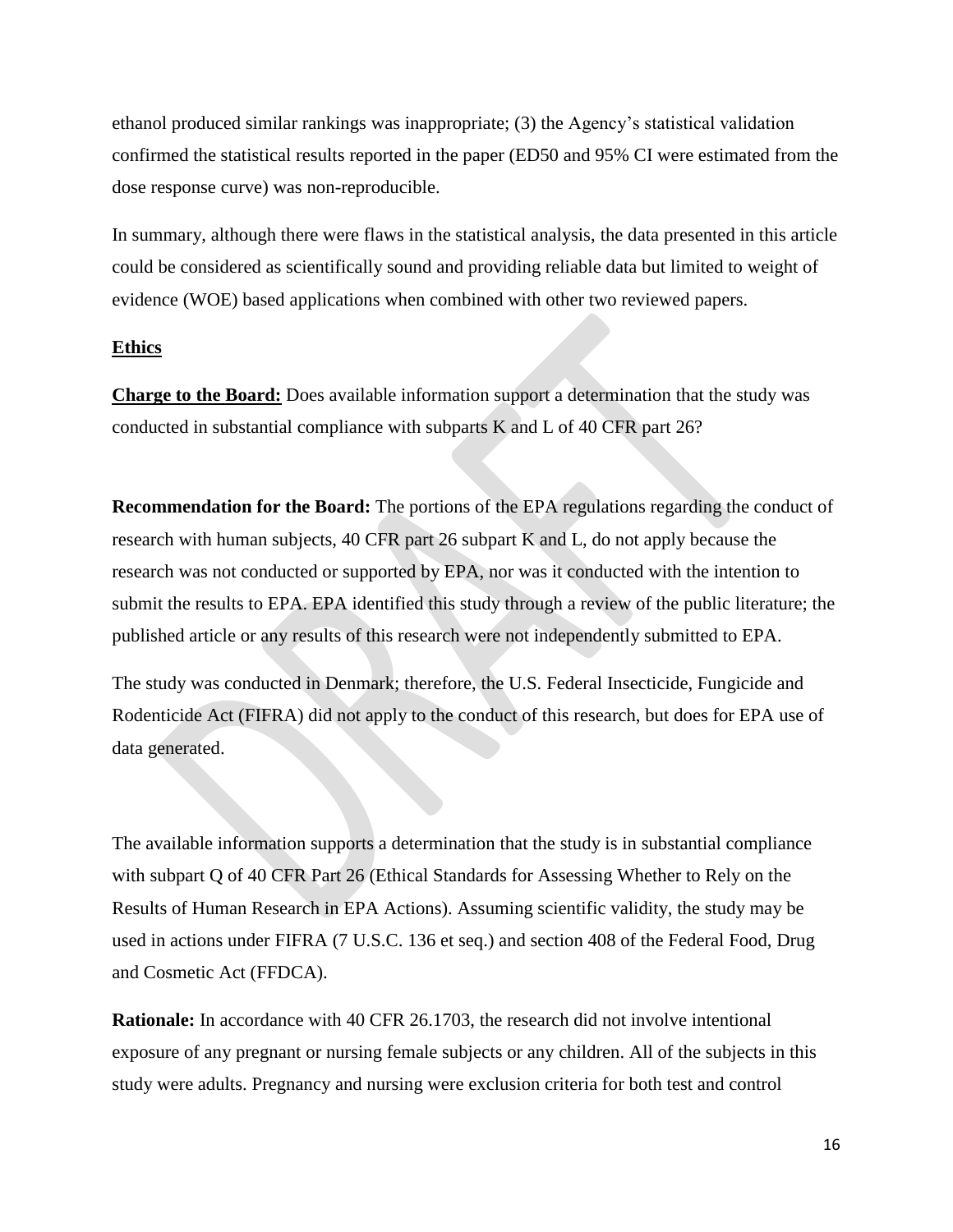subjects. Female subjects were not tested for pregnancy before participation; they were asked if they were breastfeeding or could be pregnant. Given the minimal risk nature of the study (no subject had any severe or widespread reaction) and that patch testing during pregnancy or lactation is not known to be harmful, this seems adequate.

In accordance with 40 CFR 26.1704, the study was conducted under procedures at least as protective as those in subparts K and L of 40 CFR Part 26. The protocol and the published article state that the study was conducted according to the principles in the Declaration of Helsinki. Documents provided to the EPA indicate that the study was reviewed and approved by the Capital Region of Denmark (the ethics committee with jurisdiction) on May 17, 2010. The ethics committee reviewed the study prior to initiation, amendments and reports with standards similar to those required by EPA (Danish Act on Research Ethics Review of Health Research Projects and the Ministerial Order No 806 of 12 July 2004 on Information and Consent).

The informed consent materials contained adequate information for the subjects  $(n=25)$  about the risks, discomforts and benefits of participation, and of their right not to participate or to withdraw (n=0). The risk-benefit ratio was determined to be acceptable and risks were minimized appropriately and were justified by the potential societal benefits associated with gathering data to determine the dose-response relationship in persons already sensitized to or allergic to the test article.

The selection of study participants appeared to be equitable and no children or pregnant women were enrolled. No conflicts of interest were declared. There is no evidence that the conduct of the research was fundamentally unethical or deficient relative to ethical standards and minimized the risk of harm to subjects.

**HSRB review of a published study, Methylisothiazolinone in rinse-off products causes allergic contact dermatitis: a repeated open-application study, authored by K. Yazar, M. D. Lundov, A. Faurschou, M. Matura, A. Boman, J. D. Johansen, and C. Lidén. British Journal of Dermatology (2015) 173, 115-122.**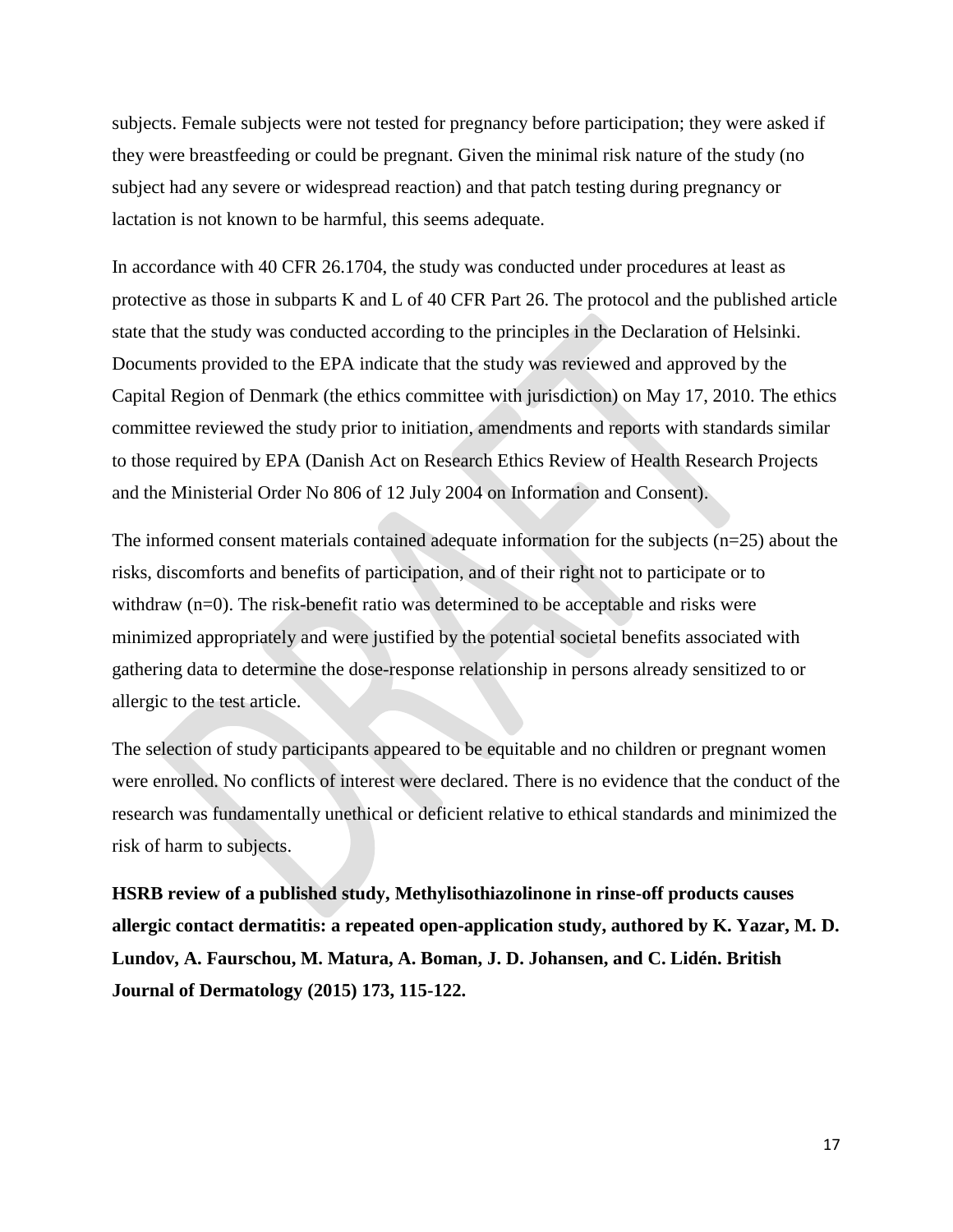#### **CHARGE TO THE BOARD AND BOARD RESPONSE**

 **Charge to the Board:** Is the research described in the published article "Methylisothiazolinone in rinse-off products causes allergic contact dermatitis: a repeated open-application study" scientifically sound, providing reliable data?

The board after discussion agreed that the research in the published article "**Methylisothiazolinone in rinse-off products causes allergic contact dermatitis: a repeated open-application study**" is scientifically sound, providing reliable data.

### **HSRB detailed recommendations and rationale**

In the use of this data for risk assessment to establish the elicitation threshold for methylisothiazoline, the board wishes to highlight some relevant exposure conditions or statistical concerns that should be considered when using these data.

The objective of this study was to determine if currently allowed concentrations of MI in rinseoff products can cause allergic dermatitis. In this study consisting of 19 MI allergic subjects (mean age 40 years) and 19 control non-MI allergic subjects (mean age 37 years) participated. In one arm of the study 9 MI allergic subjects and all controls applied a 100 ppm MI soap five times a day to a 5 cm x 10 cm area of the ventral side of the forearm, resulting in a concentration of 0.48  $\mu$ g/cm<sup>2</sup> per application and a daily concentration of 2.4  $\mu$ g/cm<sup>2</sup>. In the other arm of the study 10 MI allergic subjects and all controls applied a 50 ppm MI soap five times a day to a 5cm x 10 cm area to the ventral side of the forearm resulting in a concentration of 0.24  $\mu$ g/cm<sup>2</sup> per application and a daily concentration of  $1.2 \mu$ g/cm<sup>2</sup>. Controls used soaps with no MI. Confirmatory patch test for MI subjects was 6 solutions of MI soap from 60 down to 0.48  $\mu$ g/cm<sup>2</sup>, and vehicle control of aqua and 16% petrolatum. Control subjects only received the 60  $\mu$ g/cm<sup>2</sup> concentration soap. Patch tests were applied to back, occluded for 2 days, with readings on 4 day only. Readings for the ROAT were conducted once a week unless a reaction was experienced. Trained nurses and researchers conducted the reading for the PATCH, and researchers conducted readings for the ROAT. The study used an 8-point response scale from 0, (no reaction) to 8 (intensive erythema, infiltration and papules) for patch and ROAT. The investigators also used the Fisher scale ( >25% area of application). Threshold concentration for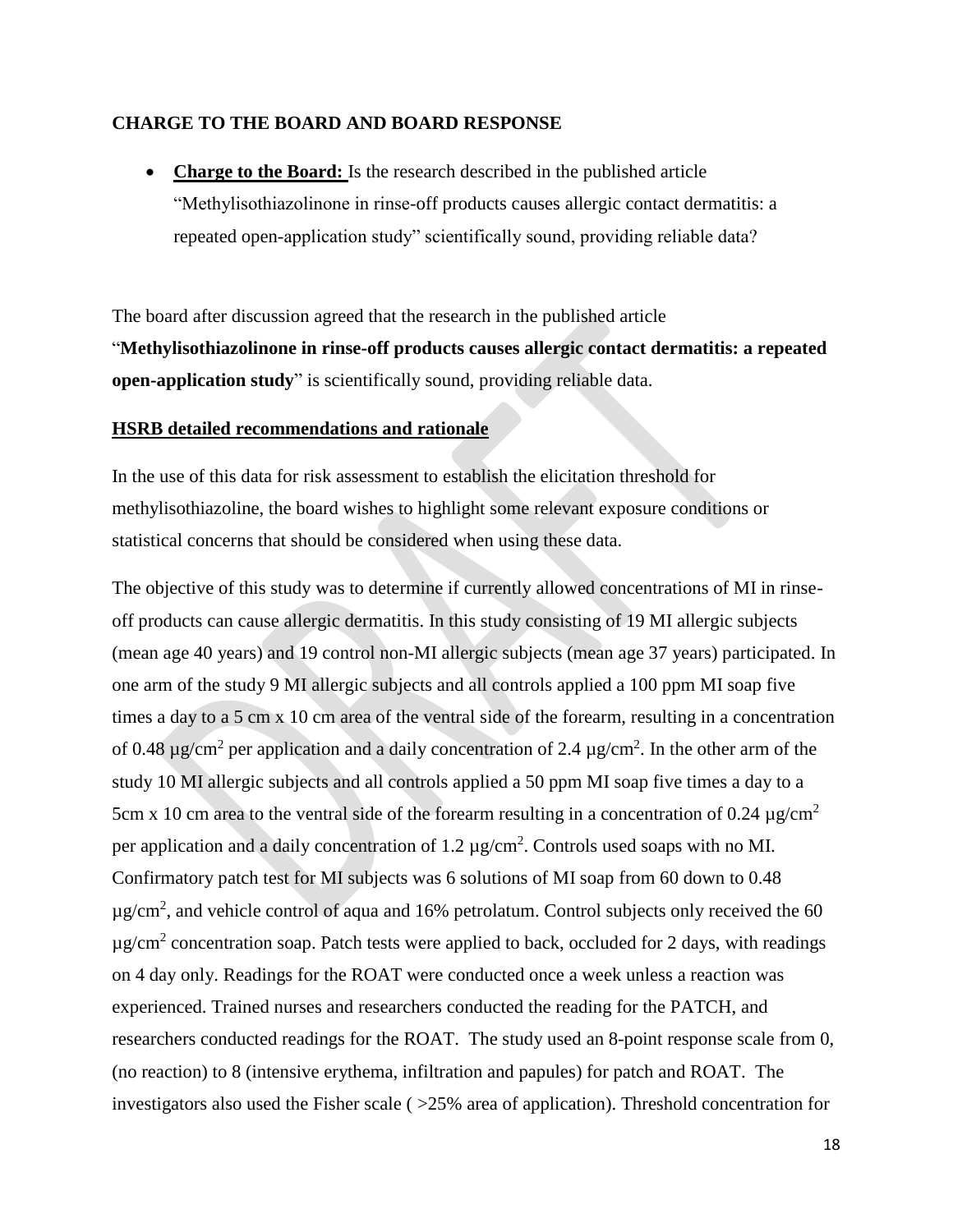a positive reaction in this study was a visible reaction of 1 on the scale on day 4 (if there was a continuous reaction). Subjects received instruction manuals and an instruction video on the application methods. The area of skin is moistened, soap applied and spread evenly and allowed to dry for 25s (some absorption into the skin is expected), area is rinsed pat dried, and then a moisturizer (supplied by team) is applied once daily to area. Study participants were instructed not to use any of their own products during the study.

**Results:**  $10/10$  (100%) of participants who used the 100ppm  $(0.48 \mu g/cm^2/application)$ developed a reaction to MI soaps within 4-11 days (average 7.3 days); while 7/9 (78%) developed a reaction to the 50 ppm soaps within 5-21 days (average 8 days). Controls had no reaction to MI soaps and neither subjects nor controls had reaction to the MI-free soap. There was statistical significance for the 100 ppm and 50 ppm soap compared to controls (Fisher test). In the PATCH test, some MI-allergic subjects  $(3/19)$  reacted to doses as low as 0.48  $\mu$ g/cm<sup>2</sup>. All MI-allergic subjects reacted to the  $15 \mu g/cm^2$  level.

The HSRB expresses confidence that this study provides reliable and valid data. The Board notes that sufficient information is provided by the authors that the study has the potential to be repeated and validated. The study objectives are stated; an acceptable control group is used; and the investigators used measures to reduce bias in the study by conducting a double blind study and by using an acceptable reading scale for responses. The investigators use methodologies to help assure adherence to study protocols (e.g., instructions to subjects, soap bottles with pump rates), and response rates related to application rates/concentrations are reported and related back to the objectives. These study characteristics provide support for the Board's conclusion that the data are scientifically sound.

The Board further recommends that EPA consider the following issues that may affect elicitation thresholds in the study:

1) There is a need to clarify locations (anatomical) of application across studies. Anatomical areas will differ in their sensitivity due to Stratum Corneum/Viable epidermis thickness and other structural differences resulting in varying local reactions. If cosmetics using MI are applied to various parts of the body, the most sensitive areas should be tested/considered in a risk assessment.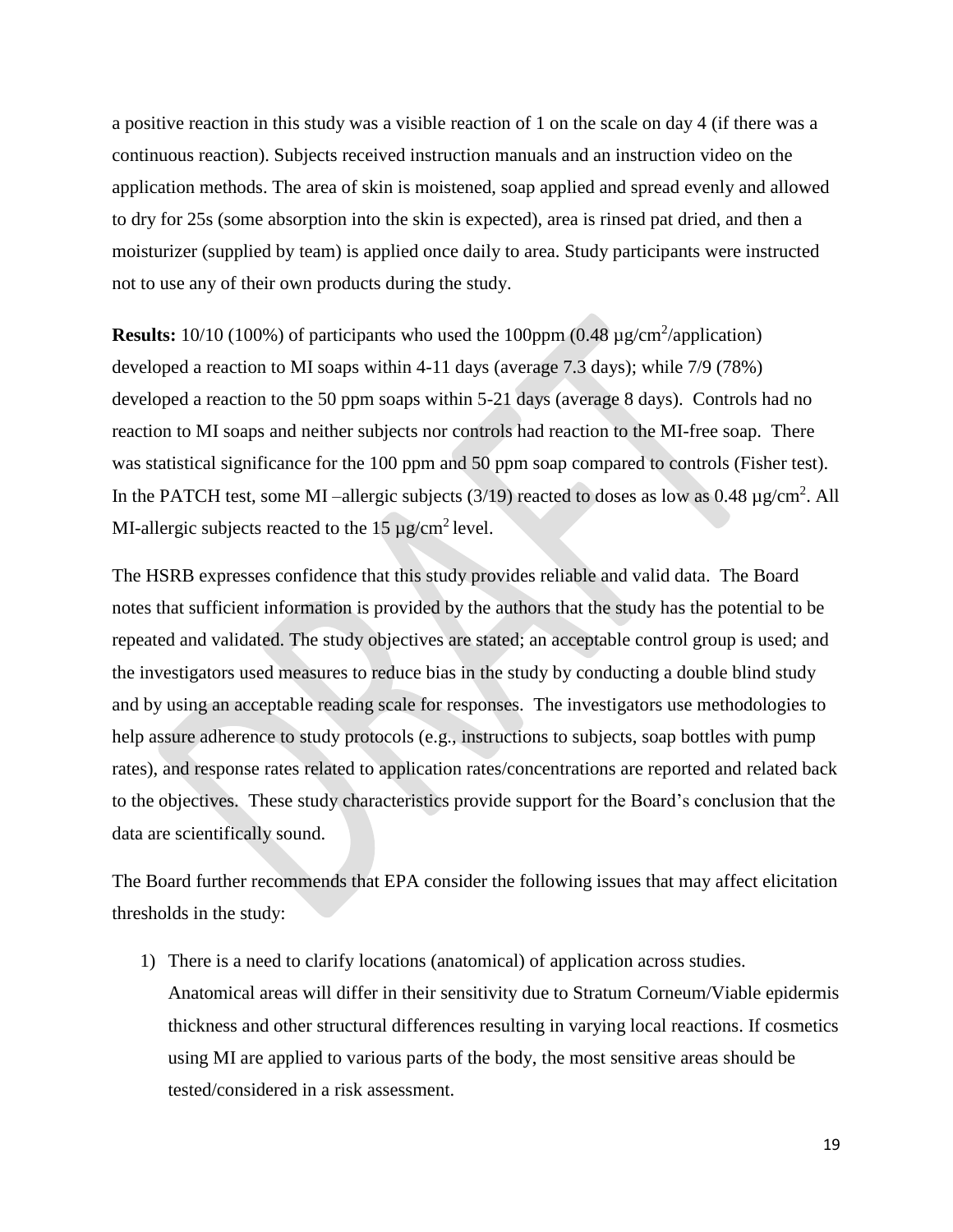- 2) It is not clear why readings occurred on day 4 as opposed to day 2 and day 4 for the PATCH test.
- 3) Detailed information is provided in this study on where the MI and liquid soap preparation was obtained and chemical content of all applied test and control products. This will allow further analysis of the potential role of vehicle effects on MI elicitation thresholds.
- 4) Because this is a rinse-off study, the application, daily dose or accumulated may not be reflective of actual dose that remains on the skin, in the skin or absorbed into the skin (total dose compared to the ROAT). The actual LOAEL in this study may in fact be lower due to removal of the product following rinse activities, and pat and dry activities.
- 5) The control soap in the MI studies was preserved with methyl and ethyl paraben. Although there was no reaction to control soap in the ROAT, it might be important to note the presence of these preservatives.
- 6) MI for rinse off products can be found in liquid soaps and shampoos. Exposure rates will depend on customary uses of the products. This study tested liquid soap at 5 times a day and makes a statement that this may underestimate usage rate. There is no study reference for usage rates (volumes applied and areas of application), although a conservative approach (testing at higher doses and for higher usage rates) is appropriate in order to establish a safety factor. In the risk assessment, some questions arise in comparing MI studies with various application rates and therefore applied dose, or loading rates.
- 7) Vehicles effects for those who applied the optional provided lotion are not discussed.

#### **Comments on statistical aspects of the study**

The study goal was to determine if MI concentrations of 100 ppm and 50 ppm have the potential to elicit an allergic response in previously sensitized individuals. The treatment group consisted of 19 subjects with dermatitis and contact allergy to MI. Assignment to treatment group was determined by patch testing at 2000 ppm prior to start of the study. Ten subjects were assigned to 100 ppm dosages, and 9 subjects to 50 ppm. There was no indication of how the assignments were determined. The control group consisted of 19 subjects without contact allergy to MI as determined by no allergic reaction to patch testing prior to the start of the study. The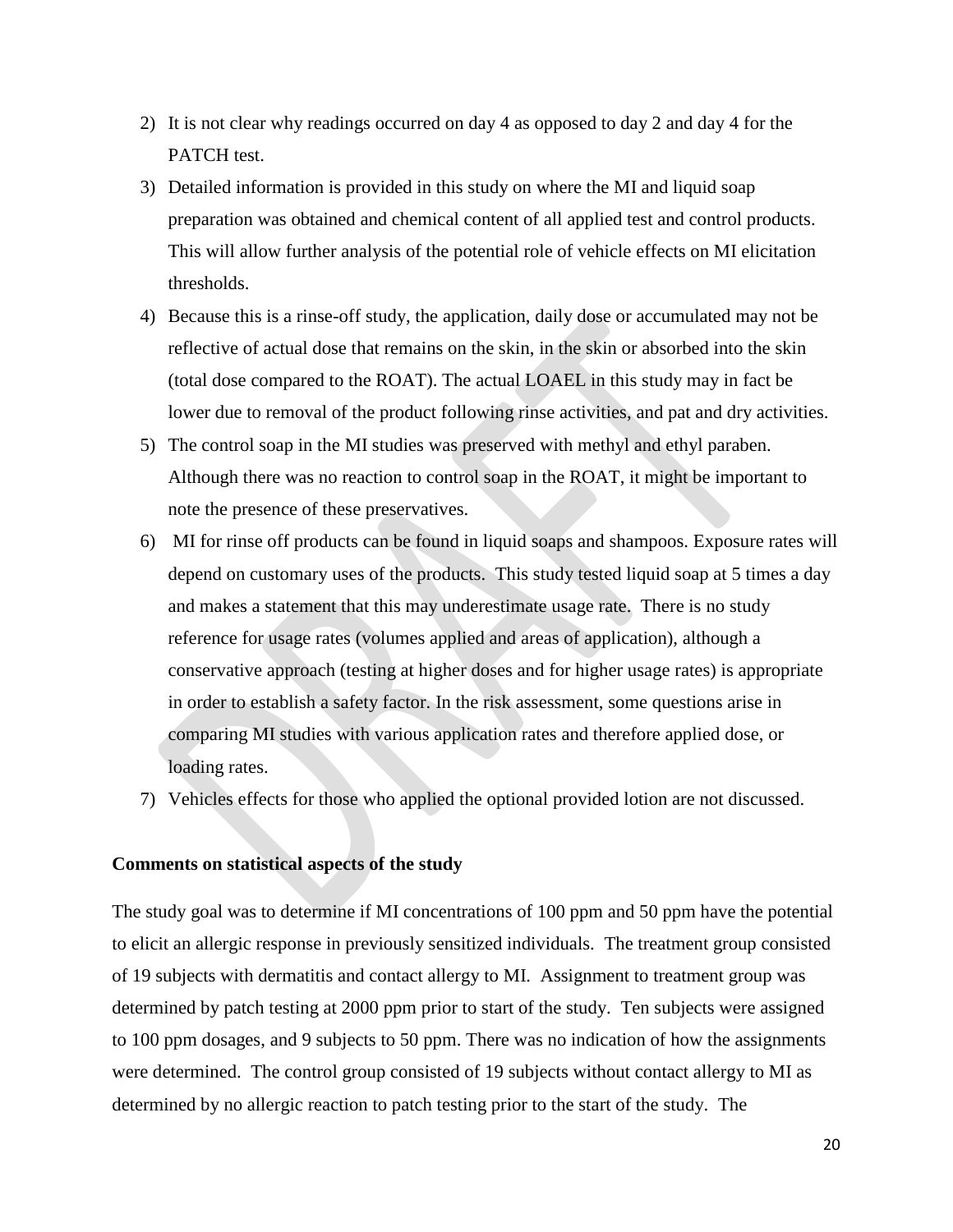investigators used Fisher's Exact Test to compare differences in the proportion of allergic responses for the two groups. This test would have been appropriate if underlying assumptions were met, however there was a problem related to study design, because there was no 50ppm control group. For MI of 100 ppm there was significant difference ( $p = 5.0 \times 10^{-8}$ ) based on 10 allergic and 10 controls. The authors also claim there was a significant difference for an MI of 50 ppm ( $p = 3.0 \times 10^{-5}$ ), but the control subjects were not tested at 50 ppm. The apparent assumption of the investigators is that the fact that subjects had no reaction at 100 ppm of MI for a control subject implies they would have no reaction at 50 ppm of MI. This might be a reasonable guess, but for statistical purposes, the design of the study should have included a 50 ppm control group.

The investigators used McNemar's test for equality of proportions for comparison of pre-study patch test and ROAT on MI allergic subjects. For 10 allergic subjects at 100 ppm of MI there was a significant difference ( $p = 0.00195$ ). None reacted to the patch test but all 10 reacted to the ROAT testing. The problem with the use of this test, however, is that the p-value is for two sided alternative (difference in either direction) but the authors' conclusion is that ROAT reactivity is higher (one sided conclusion). For all 19 allergic subjects,<sup>3</sup> there was a significant difference ( $p = 0.000122$ ) between the reaction to the patch test at 100 pm and the combined 100 ppm and 50 ppm reactions to the ROAT testing.

Finally, the investigators used Kendall's tau-B for an association for the allergic subjects between a positive MI patch test threshold and the threshold for ROAT. Two subjects with no ROAT reaction were not included. Kendall's tau-B is the difference between the number of concordant and discordant pairs of observations, which is not quite the same as the usual correlation coefficient, although the authors describe this as a test for correlation. The results show that Kendall's tau-B =  $0.381$  and p=  $0.062$ ; the p value from SAS is 0.0569 which indicates a computational difference, but does not change the overall finding that the test was not quite statistically significant.

 $\overline{\phantom{a}}$ 

<sup>&</sup>lt;sup>3</sup> The Board notes a typographical error in the paper: the  $n = 49$  for ROAT at 50 ppm should be  $n =$ 19.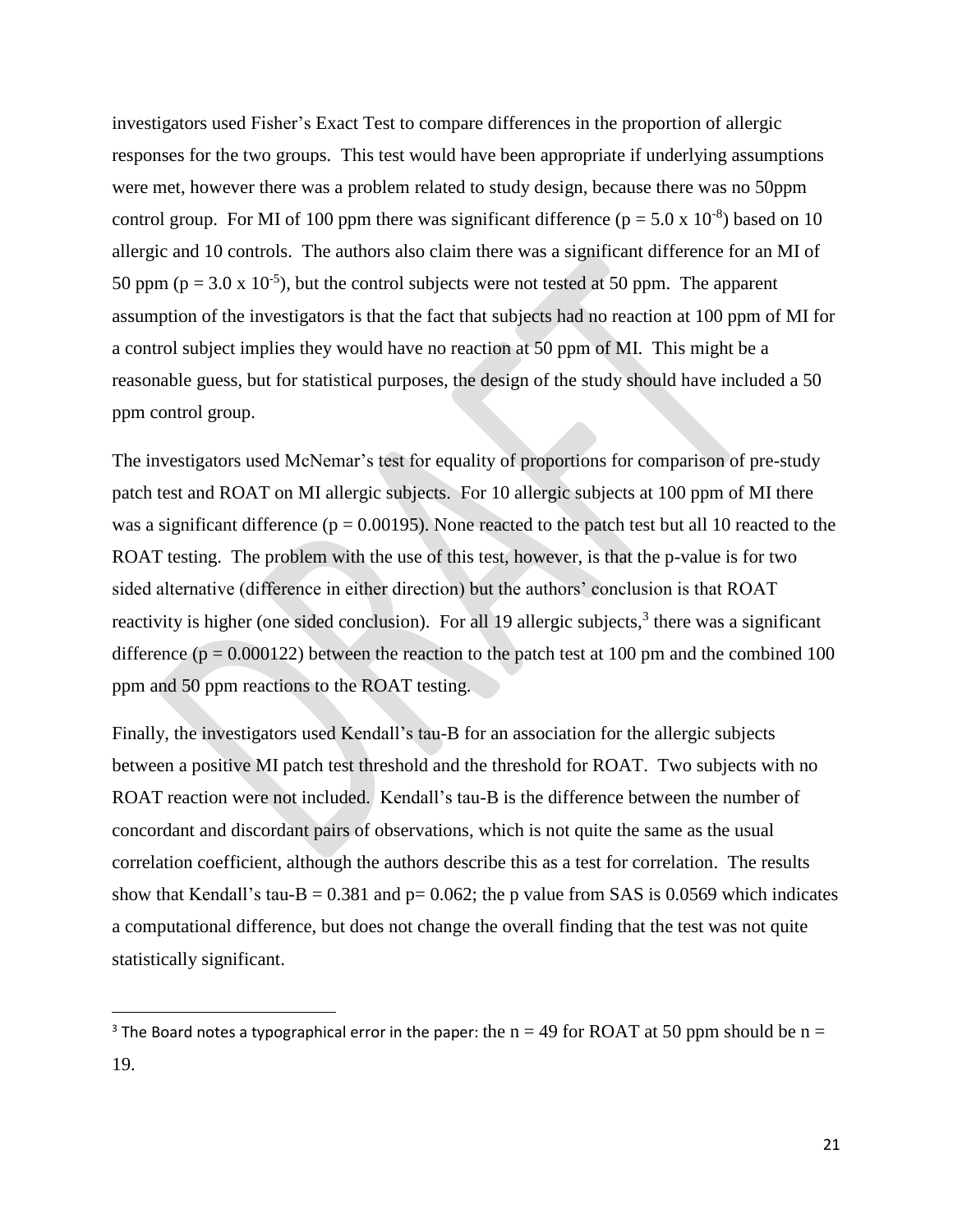In summary, the chosen statistical analyses are appropriate but some of the conclusions have what might be considered as minor flaws because the underlying assumptions are not met. Specifically, the lack of a 50 ppm control group, the one-sided conclusion from a two sided test, and the [problem with the Kendall's tau-B test] somewhat weaken the statistical analysis.

# **Ethics**

# **Charge to the Board:**

Does the available information support a determination that the studies were conducted in substantial compliance with subparts K and L of 40 CFR Part 26?

# **Board response:**

# **HSRB detailed recommendations and rationale:**

The portions of the EPA regulations regarding the conduct of research with human subjects, 40 CFR part 26 subpart K and L, do not apply because the research was not conducted or supported by EPA, nor was it conducted with the intention to submit the results to EPA. EPA identified this study through a review of the public literature; the published article or any results of this research were not independently submitted to EPA.

The study was conducted in Sweden and Denmark; therefore, the U.S. Federal Insecticide, Fungicide and Rodenticide Act (FIFRA) did not apply to the conduct of this research, but does for EPA use of data to set a human dermal sensitization endpoint/point of departure in its risk assessment for methylisothiazolinone.

The available information supports a determination that the study is in substantial compliance with subpart Q of 40 CFR Part 26 (Ethical Standards for Assessing Whether to Rely on the Results of Human Research in EPA Actions). Assuming scientific validity, the study may be used in actions under FIFRA (7 U.S.C. 136 et seq.) and section 408 of the Federal Food, Drug and Cosmetic Act (FFDCA).

In accordance with 40 CFR 26.1703, the research did not involve intentional exposure of any pregnant or nursing female subjects or any children. All of the subjects in this study were adults.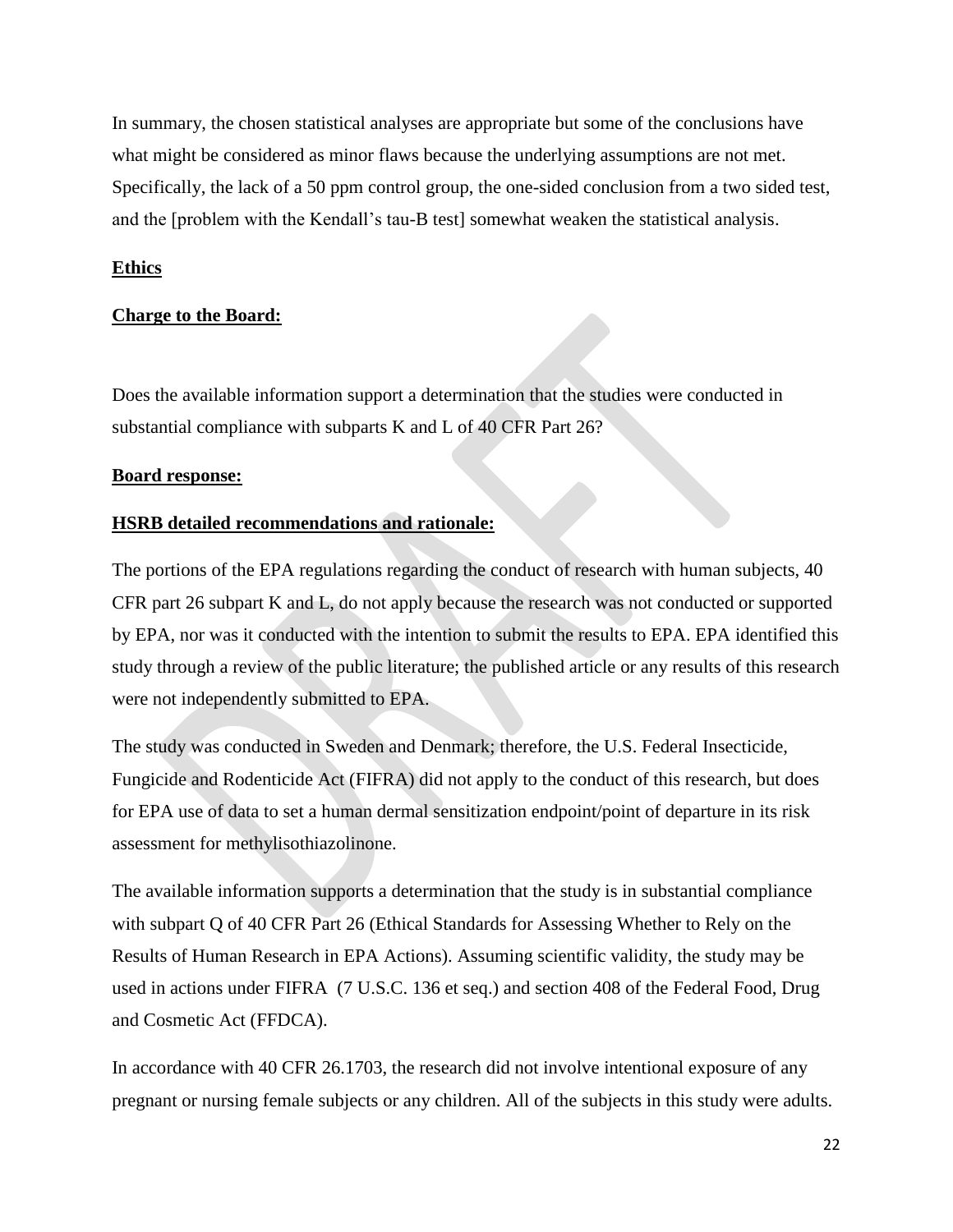Pregnancy and nursing were exclusion criteria for both test and control subjects. Female subjects were not tested for pregnancy before participation; they were asked if they were breastfeeding or could be pregnant. Given the minimal risk nature of the study (no subjects had any severe or widespread reaction) and that patch testing during pregnancy or lactation is not known to be harmful, this seems adequate.

In accordance with 40 CFR 26.1704, the study was conducted under procedures at least as protective as those in subparts K and L of 40 CFR Part 26. The protocol and the published article state that the study was conducted according to the principles in the Declaration of Helsinki. Documents provided to the EPA indicate that the study was reviewed and approved by regional ethics review boards in Stockholm, Sweden and Capital Region, Denmark (the ethics committees with jurisdiction) in July 2013. The ethics committees reviewed the study prior to initiation with standards similar to those required by EPA (Swedish Act on the Ethical Review of Research Involving Humans; Danish Act on Research Ethics Review of Health Research Projects; and the Ministerial Order No 806 on Information and Consent).

The informed consent materials contained adequate information for the subjects (n=38) about the risks, discomforts and benefits of participation, and of their right not to participate or to withdraw (n=2). The risk-benefit ratio was determined to be acceptable and risks were minimized appropriately and were justified by the potential societal benefits associated with gathering data to determine if products preserved with allowed concentrations of the test article have the potential to elicit allergic contact dermatitis in previously sensitized individuals.

The selection of study participants appeared to be equitable and no children or pregnant women were enrolled. No conflicts of interest were declared. There is no evidence that the conduct of the research was fundamentally unethical or deficient relative to ethical standards and minimized the risk of harm to subjects.

**HSRB review of a published study, An evaluation of dose/unit area and time as key factors influencing the elicitation capacity of methylchloroisothiazolinone/methylisothiazolinone (MCI/MI) in MCI/MI-allergic patients, authored by Claus Zachariae, Anne Lerbaek, Pauline M. McNamee, John E. Gray, Mike Wooder, and Torkil Menné. Contact Dermatitis (2006) 55, 160-166.**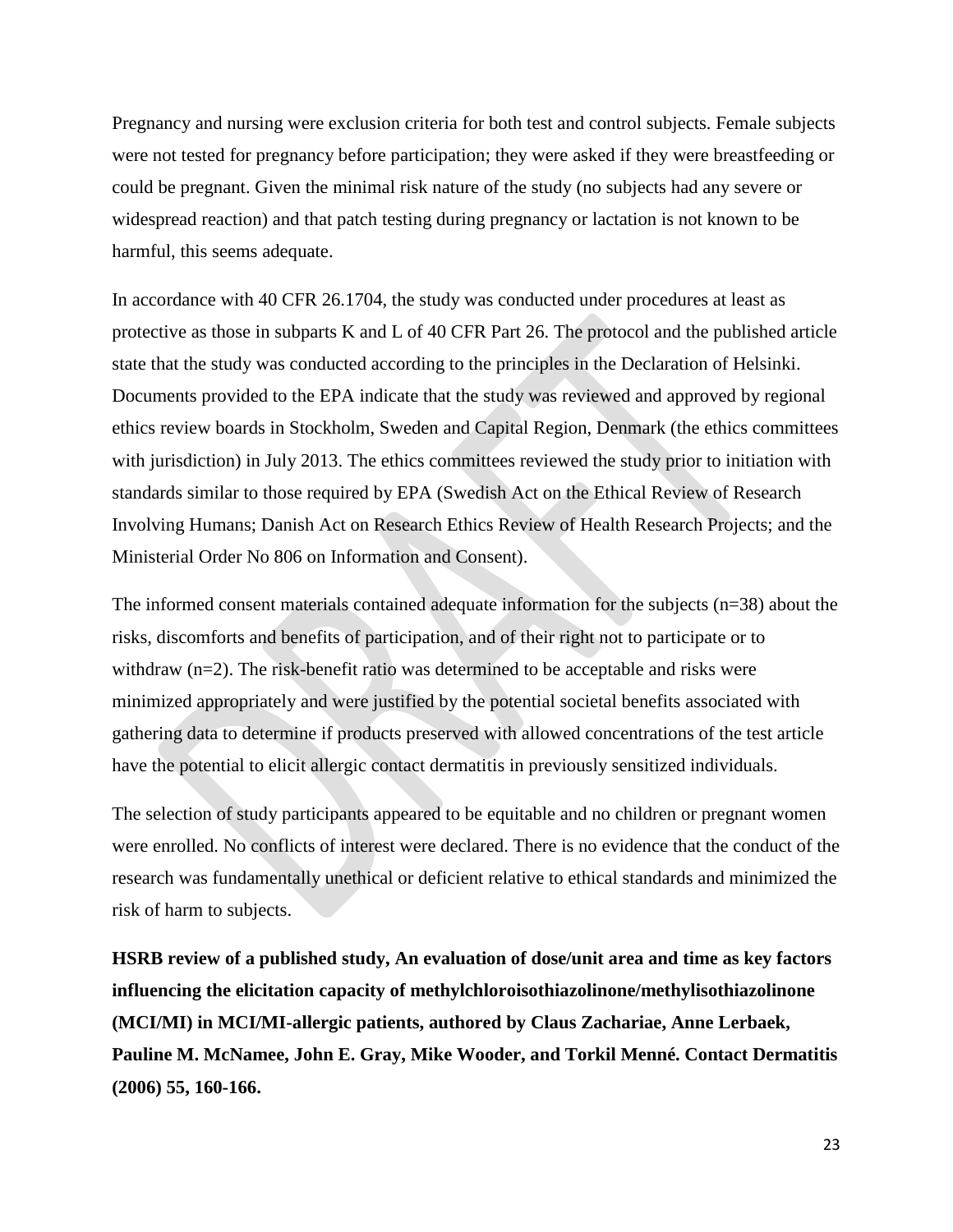### **CHARGE TO THE BOARD AND BOARD RESPONSE**

**Charge to the Board:** Is the research described in the published article "An evaluation of dose/unit area and time as key factors influencing the elicitation capacity of methylchloroisothiazolinone/methylisothiazolinone (MCI/MI) in MCI/MI-allergic patients" scientifically sound, providing reliable data?

#### **Board Response:**

The board after discussion agreed that the research in the published article "An evaluation of dose/unit area and time as key factors influencing the elicitation capacity of methylchloriisothiazoline/ methylisothiazoline (MCI/MI) in MCI/MI allergic patients" is scientifically sound, providing reliable data.

In the use of this data for risk assessment to establish the elicitation threshold for methylisothiazoline, the board wishes to highlight some relevant exposure conditions or statistical concerns that should be considered when using this data.

The authors evaluated the allergic response of MCI/MI patients to the application of a mixture of MCI/MI where authors wanted to determine the elicitation response to a mixture of MCI/MI and the influence of time and concentration (i.e., the exposure scenario) on elicitation thresholds. This study enrolled 29 eczema patients aged under 18 who have a previous response to 100 ppm MCI/MI in a patch test, where response was confirmed for 25 with a diagnostic patch test to 100 ppm MCI/MI. There were healthy 10 volunteers enrolled with no response to 100 ppm MCI/MI in a patch test. The dose of MCI/MI for Diagnostic Patch was  $3 \mu$ g/cm<sup>2</sup> (determined from applying 15 $\mu$ l of 100 ppm on a 0.5 cm<sup>2</sup>). A controlled patch using deionized water with 10% ethanol was applied for two days with readings at days 2, 3, 4, and 7. The design of the double blind placebo ROAT was for subjects to apply 2 drops (estimate volume of 0.05668µl) of a MCI/MI mixture, twice a day for 4 weeks to 9 cm<sup>2</sup> area of the volar part of forearm, and allow to dry before putting on clothing. ROAT 1 was a total dose of 0.025  $\mu$ g/cm<sup>2</sup> per day (4 drops over the course of a day using a concentration of 2 ppm MCI/MI over a 9 cm<sup>2</sup> area). ROAT 2 was conducted 4 weeks after the end of ROAT 1, and also for 4 weeks. ROAT 2 was a total dose of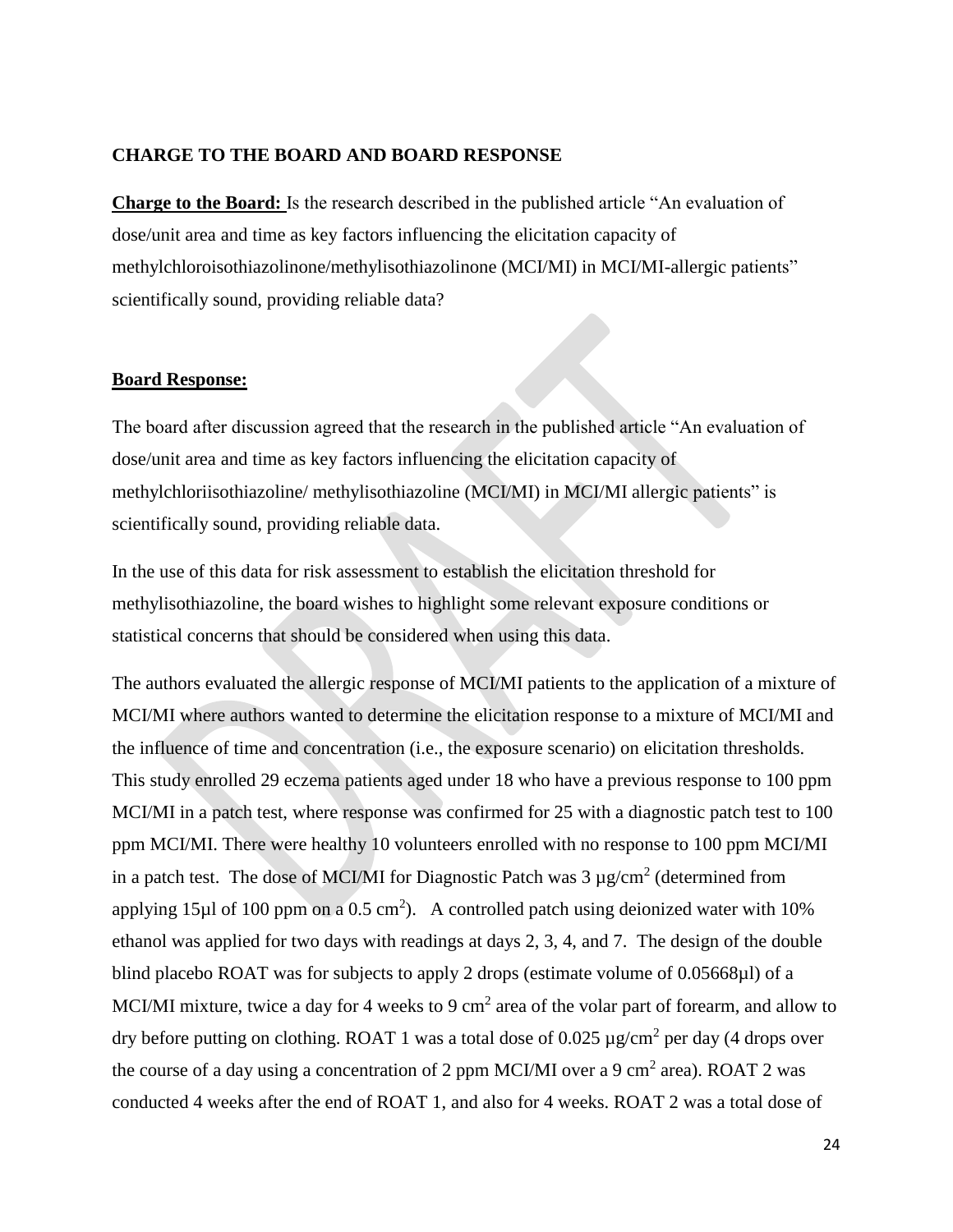0.094  $\mu$ g/cm<sup>2</sup> per day (4 drops over the course of a day using a concentration of 7.5 ppm MCI/MI over a 9 cm<sup>2</sup> area). Response was graded as weak, moderate or strong for outcomes of erythema, papules and vesicles. Test bottles were weighed before and after use, which helps to confirm overall dose and daily dose over the 4 week period. Average daily dose across subjects (those who had negative or positive responses and from ROAT 1 and ROAT 2) and controls was comparable according to the authors, although no significance testing was reported on that comparison.

Seven out of 25 (28%) subjects showed a positive response in ROAT 1 and the average number of days to response was 16.5 (reported as non-significant compared to vehicle control). Fourteen out of 25 (56%) subjects showed a positive response in ROAT 2 and average days to response was 12.1 days (reported as significant compared to vehicle). The difference between ROAT 1 and ROAT 2 responses was statistically significant. The majority of reactions were classified as weak or moderate; the 10 non-allergic controls did not show reactions in the ROAT arms of the study.

The HSRB expresses confidence that this study provides reliable and valid data. The Board notes that sufficient information is provided by the authors that the study has the potential to be repeated and validated. The study objectives are stated; an acceptable control group is used; and the investigators used measures to reduce bias in the study by conducting a double blind study and by using an acceptable reading scale for responses. The investigators use methodologies to help assure adherence to study protocols (e.g., instructions to subjects, bottles for application), and response rates related to application rates/concentrations are reported and related back to the objectives. These study characteristics provide support for the Board's conclusion that the data are scientifically sound.

The HSRB recommends that EPA consider the following scientific issues that may affect elicitation responses.

1) Application to same area, following a rinse out period might be expected to result in more rapid sensitivity for the ROAT 2 arm. Given the number of positive reactions and the days to reaction in ROAT 1 versus ROAT 2, this outcome is in fact reported. This may indicate a growing sensitivity to exposures of MCI/MI mixtures, for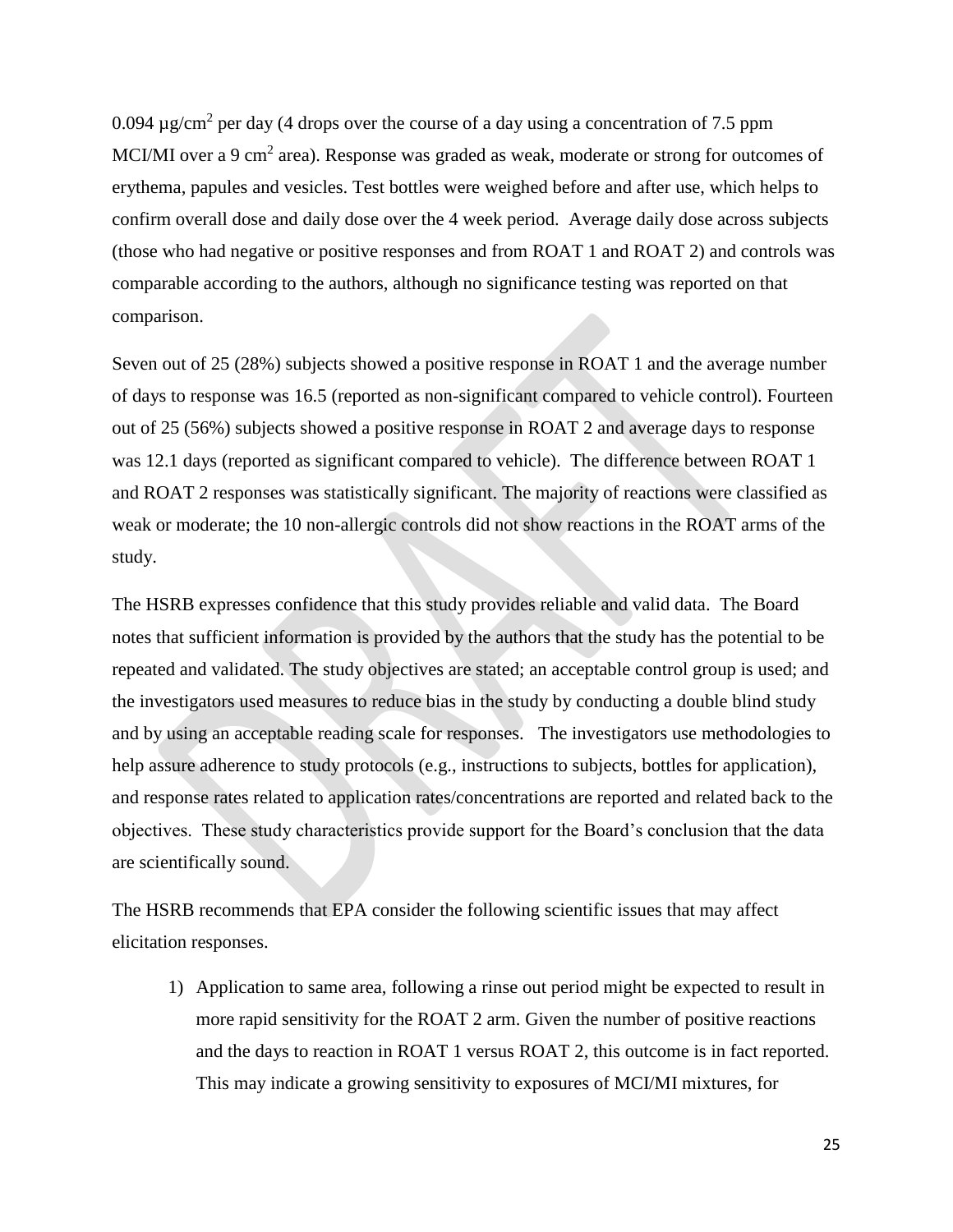especially sensitive individuals. However, because a higher dose of MCI/MI was used for ROAT 2, it is not possible to determine whether repeated application, or higher dose, or both factors play a role. It unclear what the outcome would have been if the same dose or even lower was used in ROAT 2 arm compared to ROAT 1. In this study, 5 of the 7 who showed positive responses to ROAT 1, showed positive responses also to ROAT 2, with reactions in first week. The HSRB suggests that ROAT 2 may not offer any additional information on exposure conditions and threshold responses, given the higher dose used.

- 2) The mixture of MCI/MI is not confirmed although authors mention a typical mixture of 3:1. If this assumption is used to determine the concentration of MI, the ROAT 1 results is  $(0.025 \mu g (MCI/MI)/cm^2/day/4)$  x 1 = 0.00625  $\mu g (MI)/cm^2/day$  and for ROAT 2 =  $(0.094 \,\mu g \,(MCI/MI)/cm^2$ /day /4) x 1 = 0.0235  $\mu g \,(MI)/cm^2$ /day. Although authors state that they believe that the elicitation threshold is in the proximity of 0.025  $\mu$ g (MCI/MI)/cm<sup>2</sup>/ day (based on response in ROAT 1 to daily applications of this concentration), they found no significance for this level compared to control. In addition, this would indicate a dose of  $0.00625 \,\mu$ g (MI)/cm<sup>2</sup>/day of MI alone (28% responded), assuming all the response is attributed to the MI in the mixture. However, it may not be possible to disaggregate the response to the individual components in the mixture. In Lundov et al., 2011, page 334, MCI is mentioned as a more potent sensitizer than MI. This is not a study to determine the sensitively of allergic patients to MI but to a mixture of MCI/MI. It is possible that MCI can act to increase or decrease the activity of MI (i.e., synergistic or antagonistic effects). The potential synergy or antagonism is not tested in this study but may be an important consideration depending on whether a determination is to be made of MI in specific mixtures, for specific application types. EPA may want to clarify if a distinction between MCI and MI is necessary in this risk assessment determination.
- 3) Authors have not confirmed what other ingredients are in the MCI/MI mixtures that might act as sensitizers or influence elicitation responses. Ethanol is mentioned an ingredient.
- 4) This study, compared to those by Lundov et al., 2011 and Yazar et al., 2015 used eczema patients as study subjects (although none with active eczema). This could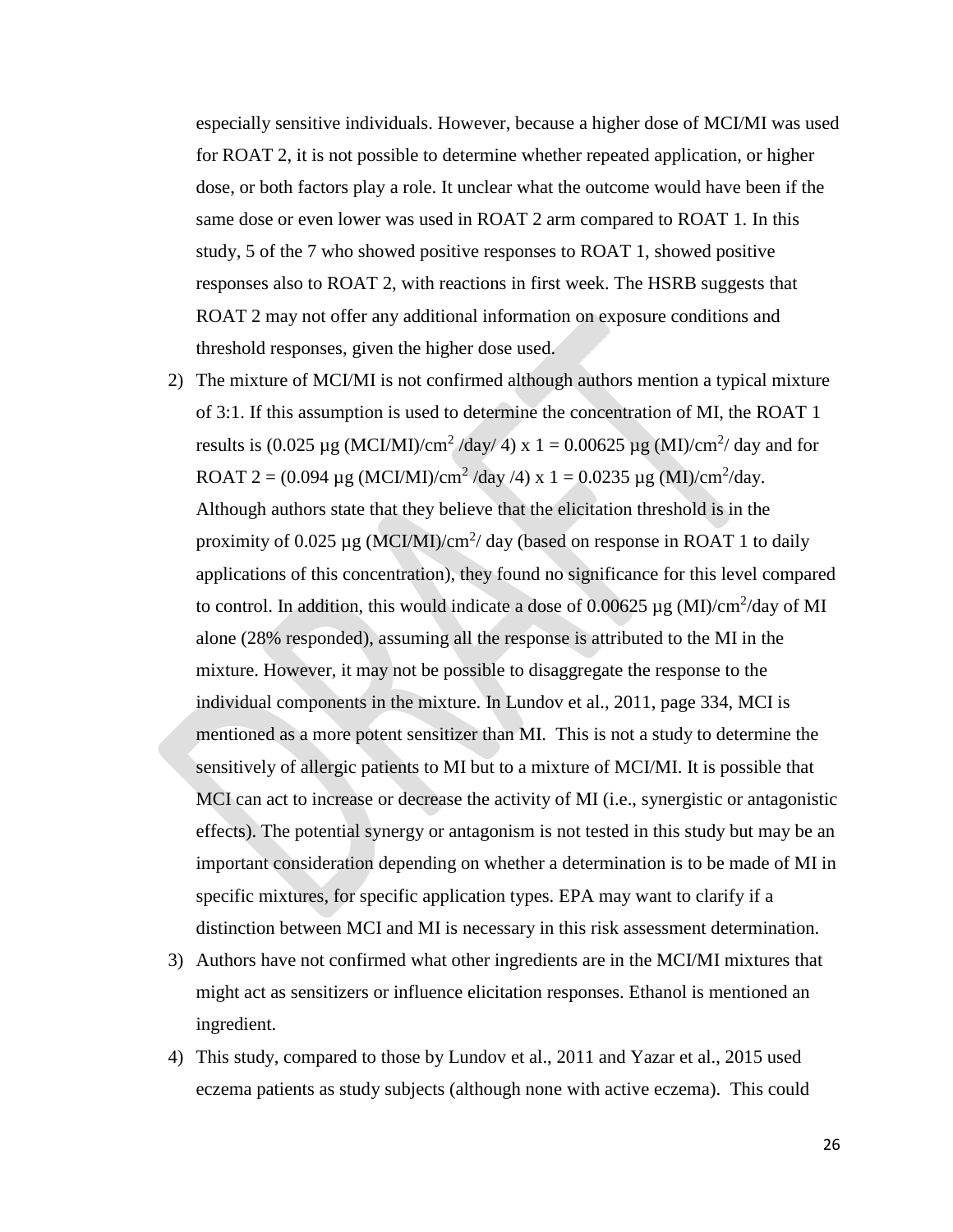result in higher response rates, or higher sensitivities for subjects, because these subjects might be more sensitive to lower concentrations of MI or MCI/MI mixtures. However the various skin conditions (and their population prevalence) that influence elicitation thresholds is not well understood.

- 5) Age or sex of participants is not reported to determine demographic representation. Greater skin sensitivities might be expected for the very young and in the elderly. Sensitivity might also be greater on areas like the face or scrotum. In this study the forearm is used. In an elicitation response, greater sensitivity may be related to thickness of the stratum corneum and access to the viable epidermis. Thickness of layers of the skin vary over the body, and also by age and sex.
- 6) There is some suspicion that elicitation response (i.e., threshold) may be related to thresholds for induction. Full history of the participants are not known, and the study does not report whether these participants were already induced/sensitized and at what level, or if the confirmatory patch at 100 ppm is their threshold for induction. This is a lower level confirmatory patch than used in the other studies compared here.
- 7) Response was based on a grading scale or weak, moderate or strong for outcomes of erythema, papules and vesicles. It is not clear is this is a slightly different reading scale than that used in the two other studies under review, in which an 8-point reading scale is mentioned.

#### **Comments on statistical aspects of the study**

The study goal was to determine the effect of concentration and time on elicitation capacity of MCI/MI in sensitized subjects using ROAT testing. The treatment group consisted of 29 eczema subjects; the number of males and females is not specified. Assignment to treatment group required at least one prior positive reaction to patch test with MCI/MI concentration of 100 ppm. The control group consisted of 10 healthy subjects with no allergic reaction to pre-study patch test at 100 ppm. In the study, a pre-study patch test followed by two 4 week stages of ROAT testing separated by a 4 week washout period. Stage 1 was ROAT with an MCI/MI concentration of 2 ppm (0.025  $\mu$ g/cm<sup>2</sup>); stage 2 was ROAT with an MCI/MI concentration of 7.5 ppm  $(0.094 \,\mu\text{g/cm}^2)$ . The investigators used Fisher's Exact Test which was appropriate for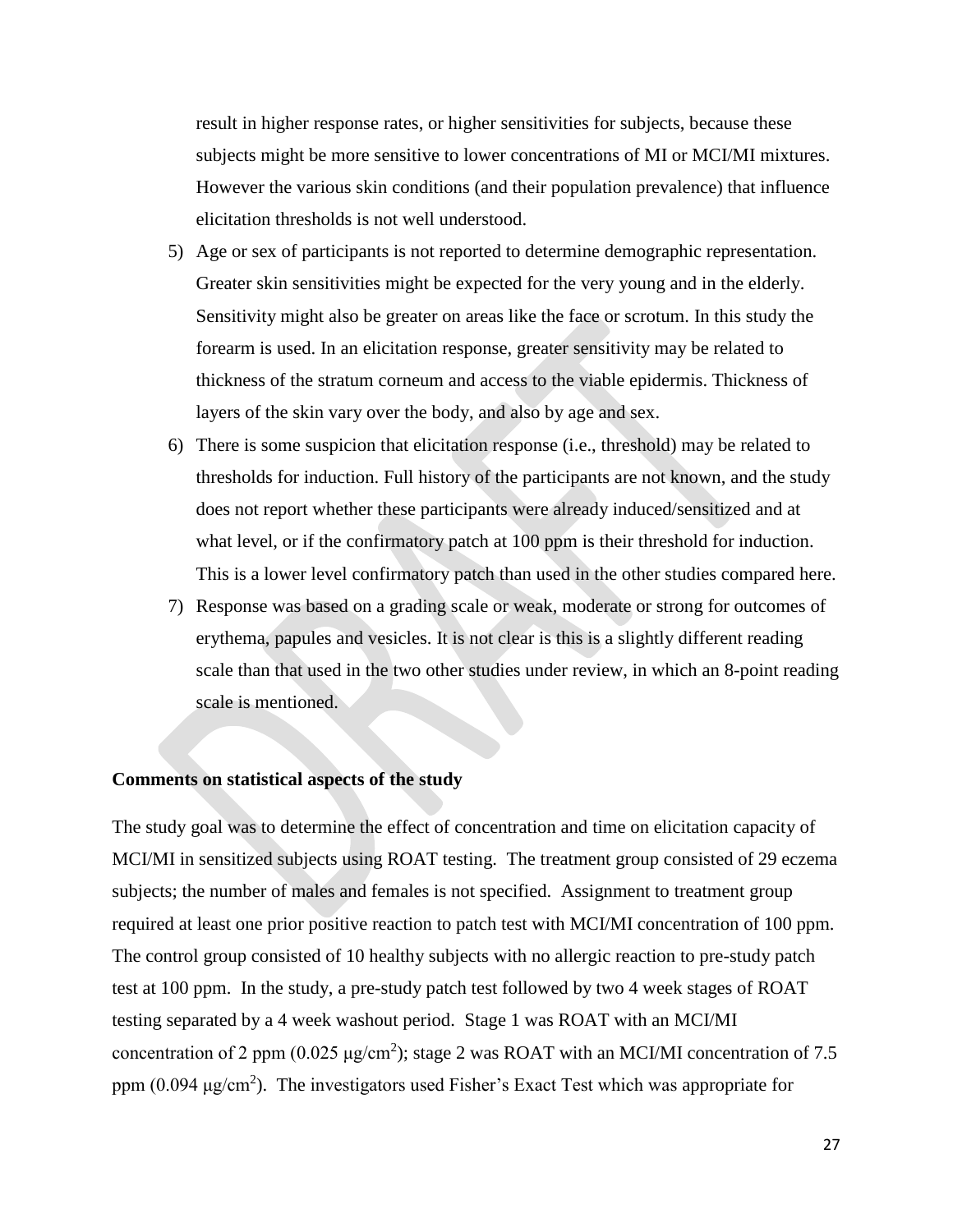comparing the proportion of subjects in the allergic group having a positive reaction to the control group proportion. A logistic regression was used for the allergic group subjects to compare the proportions of positive reactions in the stage 1 ROAT and stage 2 ROAT. A subject effect was included in the analysis. The problem with the logistic regression analysis is that apparently subjects were not considered as random effects. Also, with a random subject effect, significance of the results using SAS GLIMMIX depended on the method used to fit the logistic model ( $p = 0.0407$  with Residual pseudo-likelihood;  $p = 0.4936$  with Laplace). The investigators also used Kaplan-Meier survival (no positive reaction) estimates over time to a positive reaction were calculated from the stage 1 and stage 2 data. The problem with this analysis is that the stage 1 and stage 2 are not independent because they come from the same set of subjects. In summary, the chosen statistical analyses might be appropriate but there are issues with whether or not the authors' underlying assumptions were reasonable.

#### **Ethics**

#### **Charge to the Board**

Does available information support a determination that the study was conducted in substantial compliance with subparts K and L of 40 CFR part 26?

#### **Board Response to the Charge**

### HSRB Recommendation (statement to vote on)

The HSRB concludes that the available information supports a determination that the Zachariae et al. (2006) study was conducted in substantial compliance with subpart Q of 40 CFR part 26.

# HSRB Detailed Recommendations and Rationale

The Agency's rules at 40 CFR part 26 subpart Q that are applicable to this review include the following: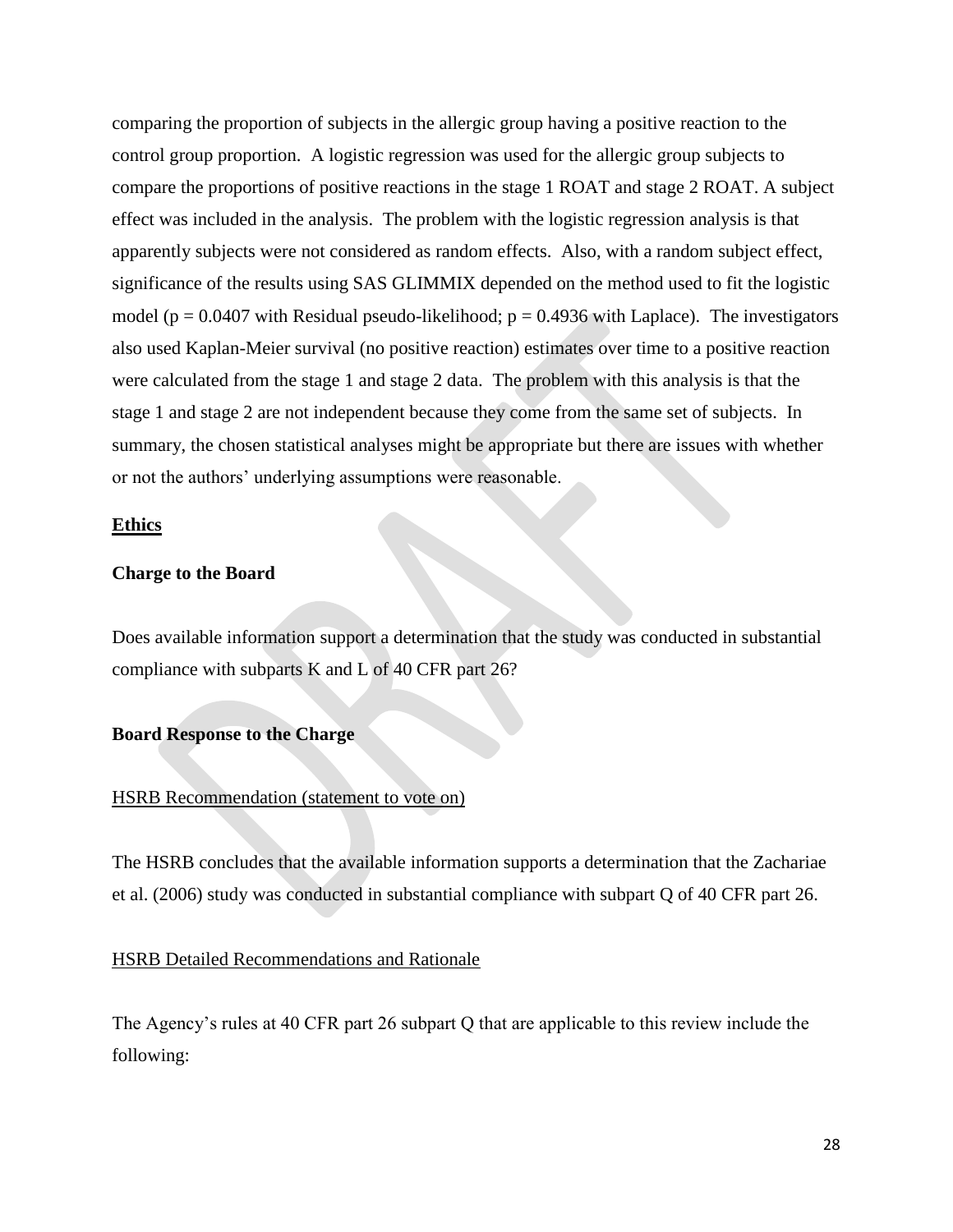§26.1703: Except as provided in §26.1706, EPA must not rely on data from any research subject to this subpart involving intentional exposure of any human subject who is a pregnant woman (and therefore her fetus), a nursing woman, or a child.

#### And,

§26.1704: EPA must not rely on data from any research subject to this section if there is clear and convincing evidence that: (1) The conduct of the research was fundamentally unethical (e.g., the research was intended to seriously harm participants or failed to obtain informed consent); or (2) The conduct of the research was deficient relative to the ethical standards prevailing at the time the research was conducted in a way that placed participants at increased risk of harm (based on knowledge available at the time the study was conducted) or impaired their informed consent.

#### **§26.1703:**

The manuscript indicates (p. 161-162) that subjects were at least 18 years of age and that pregnant or lactating women were excluded from study participation. EPA follow-up with the author notes that there was no pregnancy testing to confirm non-pregnant status.

#### **§26.1704:**

Ethics Committee Review: The manuscript (p. 162) indicates that a local ethics committee had reviewed and approved the study and that it was conducted according to Good Clinical Practice guidelines. The author states that he no longer has copies of the ethics committee approval since the study is more than a decade old. GCP standards (adopted June 1996) has clear standards for ethic committee membership and review processes which are consistent with Agency rules at 40 CFR part 26, Subpart K. GCP also requires compliance with the ethical standards of the Declaration of Helsinki, including risk minimization, informed consent of human subjects, and protection of vulnerable populations.

Informed Consent: The manuscript also indicates that informed consent from all subjects was obtained. Denmark's "Ministerial Order No 806 of July 2004 on Information and Consent at Inclusion of Trial Subjects in Biomedical Research Projects" provides robust guidelines for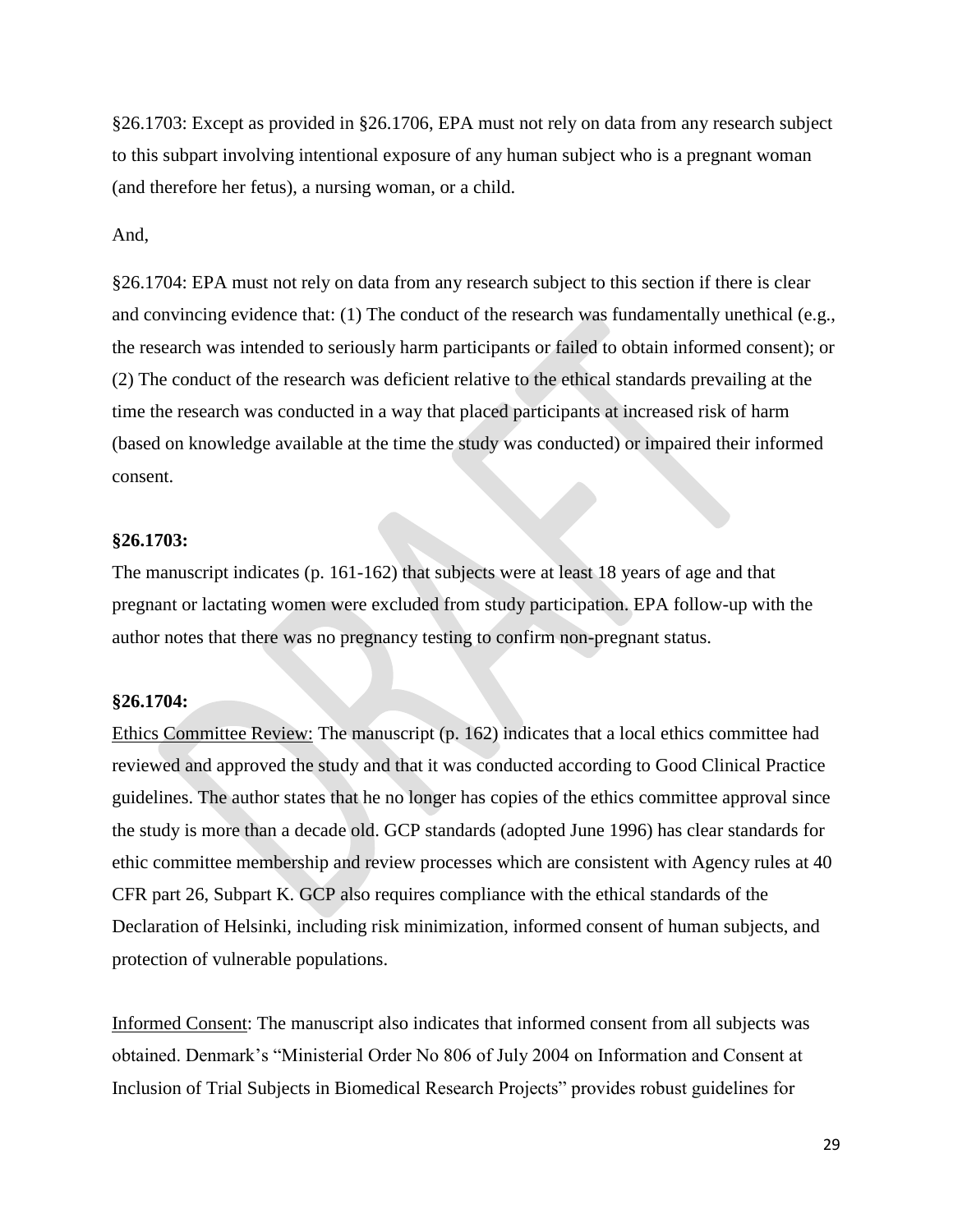informed consent standards in this trial. There is no evidence to suggest that this study was in violation of these standards. As with ethics committee approval records, the author did not have a copy of the consent form available when requested by EPA.

Risk Minimization: Principal risk associated with this research involves allergic reaction to the MCI/MI material. This risk was minimized by providing subjects with instructions to visit the institution's dermatology center in the event of an allergic reaction outside of the study's scheduled monitoring visits. The author does not recall any adverse events that required medical treatment for subjects.

#### **HSRB review of the ROAT studies considered together**

# **Charge to the Board:**

 $\overline{a}$ 

When considered all together, do the three studies described in Lundov et al., Yazar et al., and Zachariae et al., provide a scientific weight of evidence in support of establishing a point of departure for the determination of an elicitation threshold for methylisothiazolinone (as identified by the Lundov et al., study) for use in risk assessments?<sup>4</sup>

<sup>4</sup> For all three articles EPA has provided in English the following materials: **Zachariae et al**., 2006: Data Evaluation Record by two EPA reviewers, Ethics review by an EPA ethics Review officer, Ethics Questions completed by Dr. Zacharie, and the Ministerial Order 806 for Biomedical Research from the Danish Ministry of Interior and Health; **Lundov et al., 2011**: Data Evaluation Record by two EPA reviewers, Ethics Review by an EPA ethics review officer, Ethics Questions completed by Dr. Johansen, Ethical Application to the Danish National Bioethics Committee, the Ministerial Order 806 for Biomedical Research from the Danish Ministry of Interior and Health, and Danish Act on Research Ethics Review; **Yazar et al., 2011:** Data Evaluation Record by two EPA reviewers, Ethics Review by an EPA ethics review officer, Ethics Questions completed by Dr. Yazar, Ethical Application to the Danish National Bioethics Committee, Danish Approved Amendments, Swedish Ethical Application and Approval,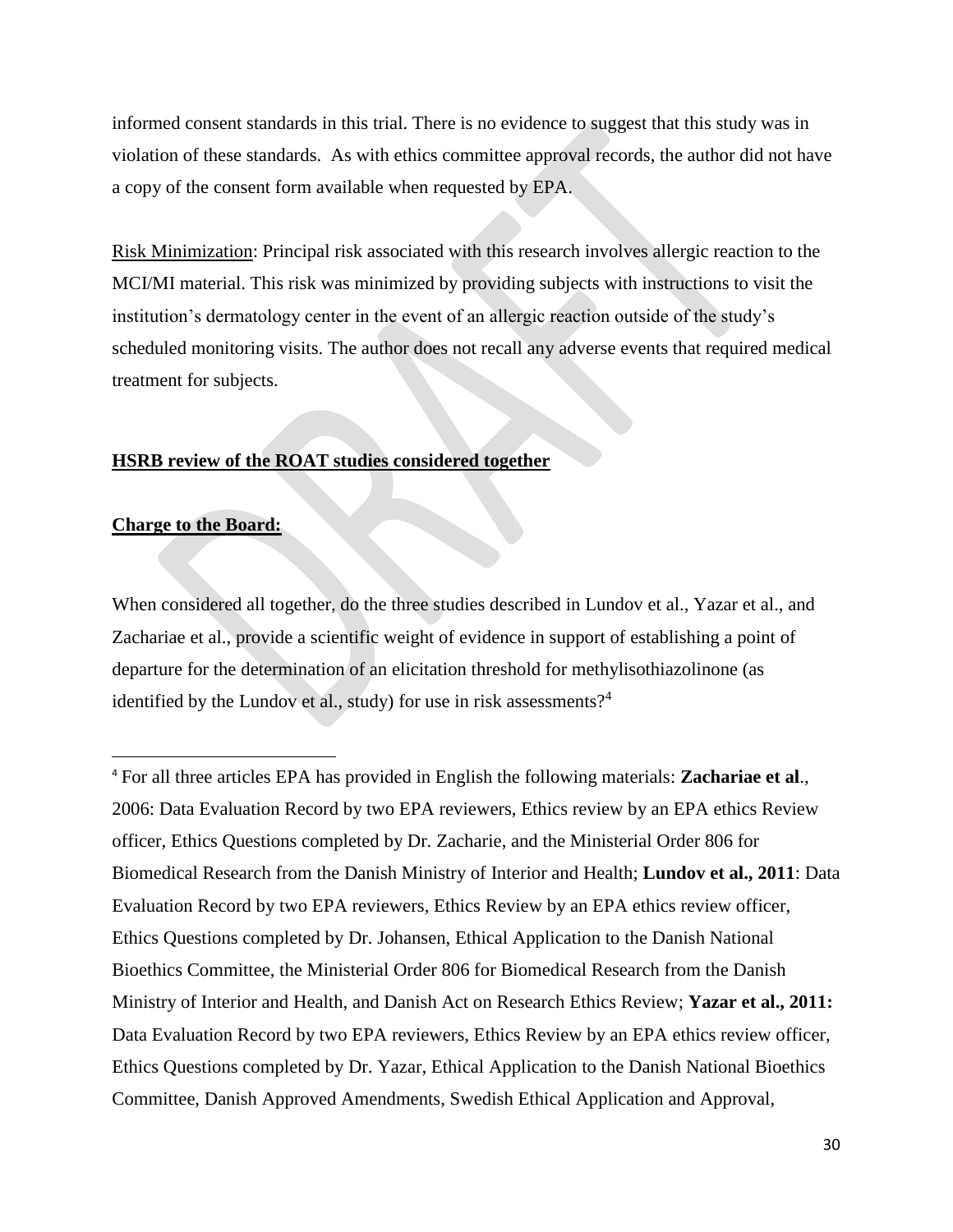#### **HSRB Response**:

 $\overline{\phantom{a}}$ 

The HSRB board agrees that when considered all together, the three studies described in Lundov et al., Yazar et al., and Zachariae e tal., do provide a scientific weight of evidence in support of establishing a point of departure for the determination of an elicitation threshold for methylisothiazolinone (as potentially identified by the Lundov et al., study) for use in risk assessments.

#### **HSRB detailed recommendations and rationale:**

For all three studies EPA provides a summary of the study and findings and conclude that these studies do provide a weight of evidence to support the derivation of an elicitation point of departure for MI. For the Lundov study, the Lowest Observed Adverse Effect Level (LOAEL) is mentioned as 0.0105  $\mu$ g/cm<sup>2</sup> for MI, where for Zachariae et al., 0.025  $\mu$ g/cm<sup>2</sup> for MI (mixture of MCI/MI) is mentioned, and for Yazar et al.,  $0.24 \mu$ g/cm<sup>2</sup> for MI (rinse-off product containing MI) is mentioned. EPA has evaluated all studies with respect to "Guidance for Considering and Using Open Literature Toxicity Studies to Support Human Health Risk Assessment (USEPA, 2012)" and based on 16 screening criteria determined that all three studies are appropriate for quantitative use in establishing a point of departure for risk assessment. There was a finding for Zachariae et al., 2006 that for criteria #13: Adequate data provided on the chemical tested…that not enough information was provided. However, this lack of information does not prevent the study from being found to be scientifically sound and providing reliable data. There is a comparison of the Zachariae et al., and the Yazar et al., studies to the Lundov et al., et al., where Lundov et al., have established the (lowest) LOAEL of  $0.0105 \mu\text{g/cm}^2$ . These are all considered acceptable/non-guideline, none-registrant submitted studies.

EPA recognizes the small number of participants in each study, problems with demographic representation or reporting, lack of knowledge on the history of MI exposure for participants, and

Swedish Approved Amendments to the Ministerial Order 806 for Biomedical Research from the Danish Ministry of Interior and Health, and Danish Act on Research Ethics Review, Swedish Ethical Review Act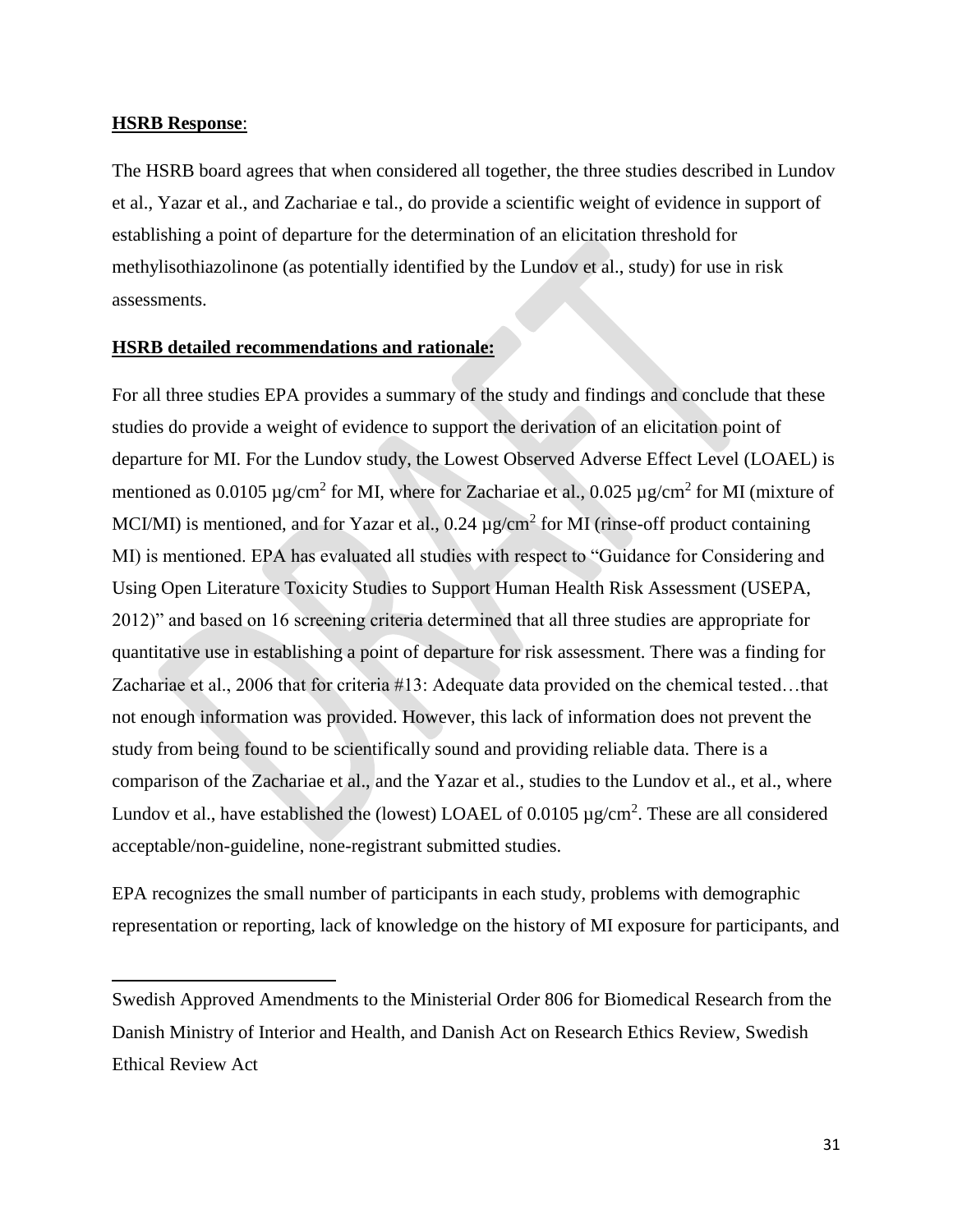in some cases issues with adequate data for repeatable statistical analysis. In addition, EPA finds that the studies do not provide enough information to determine or construct a dose-response curve (Lundov et al with 3 applied concentration points is lacking in that regard). EPA also recognizes the potential influence of vehicles on the elicitation threshold for MI, and for some studies not enough information has been provided regarding the vehicles or their potential for influencing response. However, the intent is to establish weight of evidence in deriving an LOAEL for elicitation thresholds across the three studies. Because immune responses in individuals can vary so greatly, understanding or even repeating elicitation responses can be challenging. Elicitation thresholds are a relatively new area research for preservatives, and the influence of exposure conditions is also not well understood.

The HSRB recommends that the EPA take into account the following scientific issues when considering risks assessment based on these data. There is variability across the three studies in types of applications and methods of applications. The objectives of the studies also vary. It recognized that sensitization to MI products might occur at lower product concentrations than currently allowed, however the limit or elicitation point is difficult to narrow down from these diverse studies, and for a particular product. Typical usage rates and application rates for the general public or even for the high-risk individual (high usage rate) is not discussed, making it more difficult to associate practical and likely dosage rate with a general and reasonable elicitation threshold. Care must be taken to compare appropriate doses/loadings across studies, where product type and application method must also be considered. In a risk assessment, appropriate/comparable doses might best be represented by daily doses. For the Lundov study, 0.021  $\mu$ g/cm<sup>2</sup>/day can be compared with 0.025  $\mu$ g/cm<sup>2</sup>/day MCI/MI in the Zachariae study (where MI is only  $\frac{1}{4}$  of this), and for comparison with the 1.2  $\mu$ g/cm<sup>2</sup>/day (note rinse-off may greatly lower this level) in the Yazar study. The statistical significance reported across these doses, however, was not all strong, and the association of response to concentration in a product may be variable. Another option is to compare accumulated applied dose to an elicitation threshold across MI ROAT studies.

In establishing LOAEL and applying reasonable safety factors it is important to understand how consumers use these products in terms of number of applications, volume per application, and area of application. Determining an elicitation threshold and applied safety factors are dependent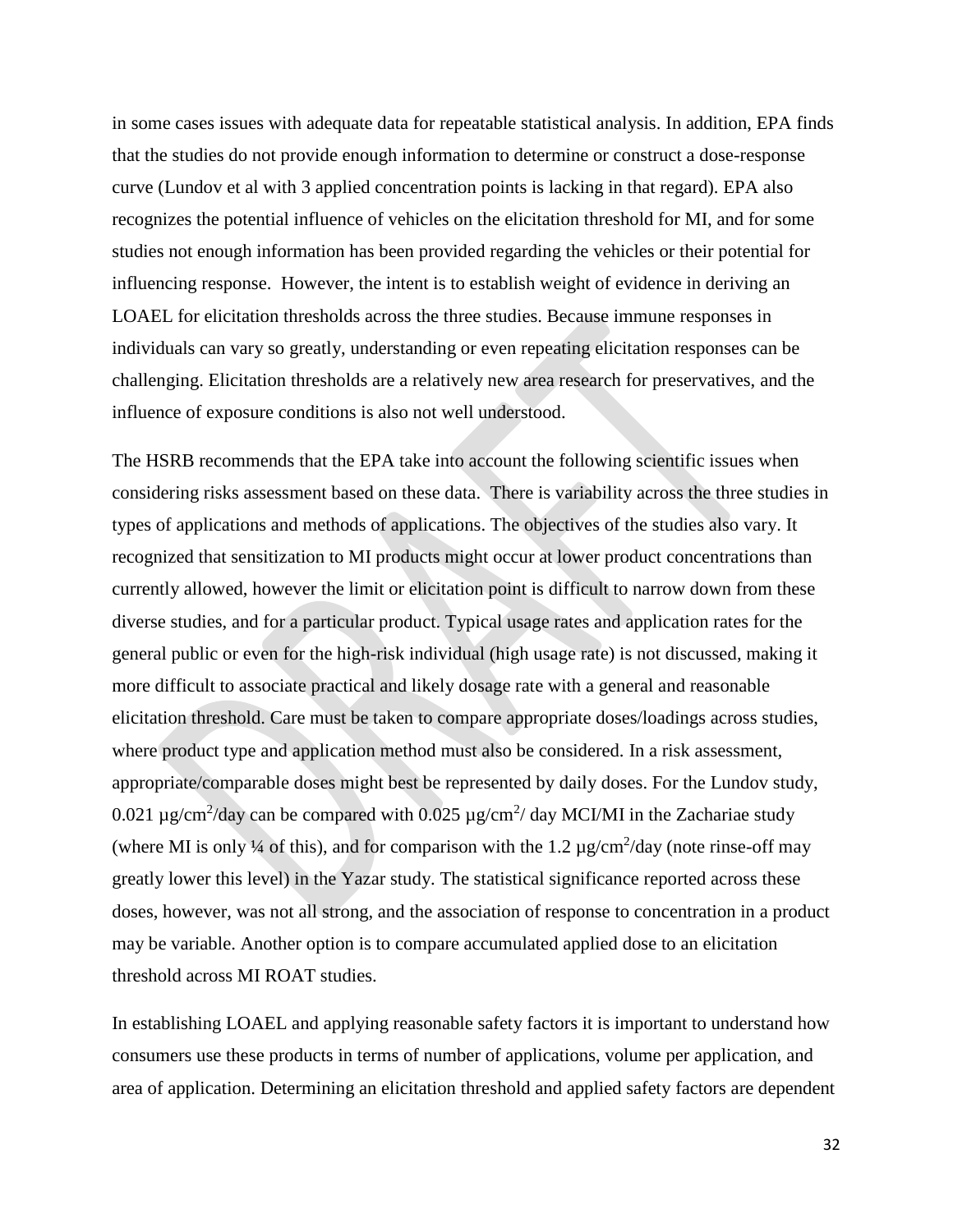on understanding consumer behavior and the level of guidance or use recommendations that will or can be provided. For manufacturers, a  $\mu$  g/cm<sup>2</sup>/day must be translated to ppm in the product (or particular products) with consideration for vehicle effects and usage patterns.

There may be a rationale to further study the concentration levels of MI or MCI/MI to be allowed in a variety of consumer products, and to examine the extent to which individuals have become sensitized (induced) to MI. Worst-case tests should be performed taking into account sensitive areas, sensitive individuals, chemicals in the products that either promote absorption in the skin or retention in the skin.

Another potential risk assessment approach is to look at minimum levels of MI (or other products) needed for preservation. If it can be established that preservation of a product can be achieved at lower concentrations and with other established safer products, then this option needs to be explored. For example, Lundov et al mention previous studies showing that 5 ppm MI with 0.4% pheno-oxyethanol was adequate to preserve standard cosmetic creams (where phenooxyethanol rarely causes allergic response in subjects). Ultimately lower and safer levels of MI applied to protect MI allergic patients will need to satisfy those acceptable preservation levels.

In addition, in the risk assessment process, it would be of interest to relate elicitation thresholds back to effective concentration inducing a stimulation index of 3 (EC3 values). This is a measure used in the LLNA (local lymph node assay ) to test whether a chemical is a sensitizer and potentially how potent.<sup>5</sup> MI has an EC3 value of  $0.4\%$ <sup>6</sup> (Yazar et al., 2015 pg. 116) and considered a strong sensitizer. 7

In conclusion, there may not be full confidence that these three studies overall definitely establish *the* point of departure for an elicitation threshold in MI allergic patients, but that there may be *a* point of departure for an elicitation threshold in MI allergic patients. The studies do

 $\overline{a}$ 

<sup>5</sup> World Health Organization, 2008 "Skin Sensitization in Chemical Risk Assessment" Harmonization Project Document 5, found at http://www.inchem.org/documents/harmproj/harmproj/harmproj5.pdf

 $7$  Leiva-Salinas and Silvestre (2013) "Update on Allergic Contact Dermatitis due to Methylchloroisothiazolinon/Methylisothiazolinon and Methylisothiazolinone" Actas Dermosifiliofr 105(9): 840-846.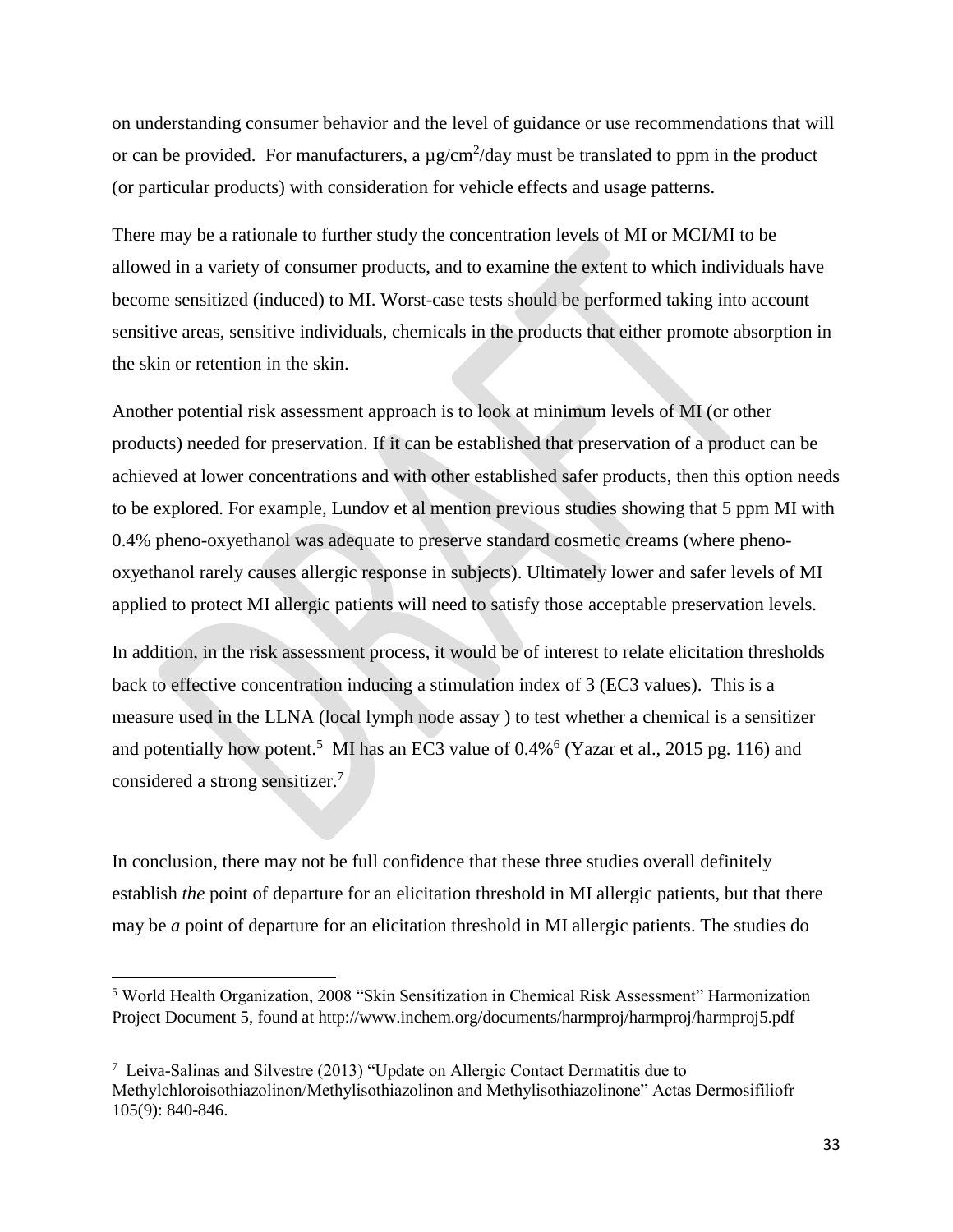provide reliable data for the specific exposure conditions investigated and will assist in the risk assessment process for establishing appropriate and practical elicitation thresholds. The Board suggests that EPA carefully consider relationships among the studies and their findings, where vehicle effects, inductions thresholds, application methods, and average days to elicitation response all play a role.

In addition, the HSRB recommends that EPA consider the following scientific issues:

- 1) Different population subgroups may have different sensitivities. MI-sensitized individuals are the main focus for these ROAT elicitation studies. However there may be other individuals affected by low levels of MI in products, such as those with eczema and sensitive skin problems. Data on eczema and contact dermatitis would be useful in a risk assessment and related to their influence on both induction and elicitation thresholds. Cumulative effects from multiple products containing MI or mixtures of MCI/MI will also need to be considered.
- 2) In a risk assessment, longer follow up of MI allergic subjects may be needed to determine a safe level. Is it possible that a very low dose (below those tested in any of these studies) could produce a response in 3 or 4 months of continued use (beyond the times used in these ROAT studies).
- 3) The HSRB also recommends considering warning labels on MI products and whether they adequately advise consumers about the risk of skin sensitization.
- 4) Finally, the HSRB recommends careful conversion of dosing calculations to determine how product concentration and usage patterns determine actual dosing applied in practice e. In the Zachariae et al article, ppm must be converted to % (converted to  $\mu$ g/g) and combined with the volume applied and area of skin to determine a  $\mu$ g/cm<sup>2</sup>, of MI. It is also necessary to know the  $g/\mu$  of the product (entire product) to make an assessment of  $\mu$ g/cm<sup>2</sup> of MI, where volume application of products are used. In the Lundov study, the weight of the product is not reported, but there was an application of 4.2 mg cream/cm<sup>2</sup>/day reported so this also corresponds to a total of 4.2 mg/cm<sup>2</sup> x 9 cm<sup>2</sup> = 37.8 mg/day, so 40 $\mu$ l of the product (two applications over the entire 9 cm<sup>2</sup> area), telling us the weight of the product 37.8 mg/40 $\mu$ l or 0.945 mg/ $\mu$ l (i.e., weight of product per volume). Also, 100 ppm MI is equivalent to 100  $\mu$ g MI/g in cream, therefore one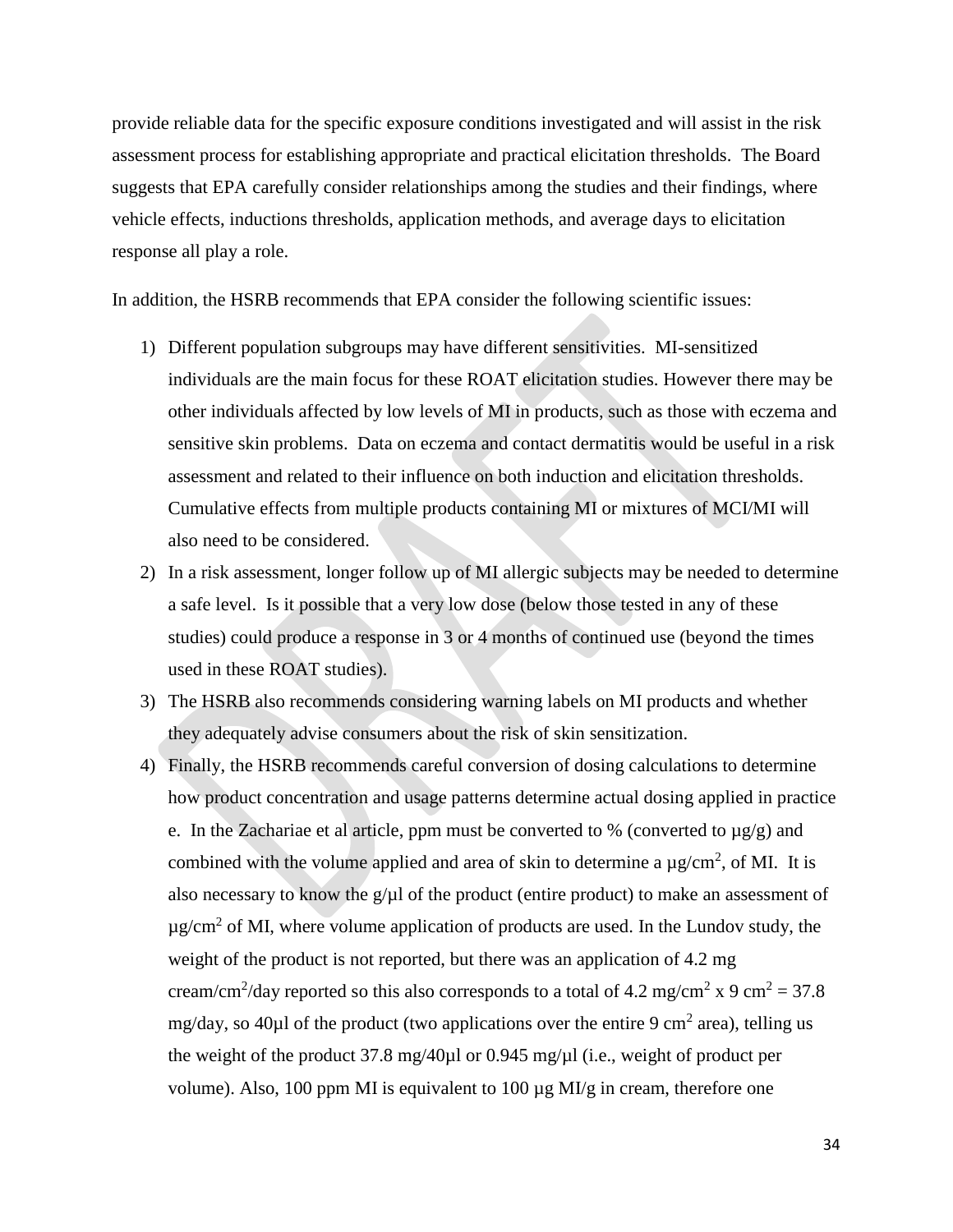application of this concentration would mean (100  $\mu$ g MI/g cream x 0.945 mg/ $\mu$ l x 20  $\mu$ l x 1g/100mg)/9cm<sup>2</sup> = 0.21 µg MI/cm<sup>2</sup>. There are other perhaps more direct ways to make this calculation, but this agrees with the 0.21  $\mu$ g MI/cm<sup>2</sup> reported for the highest dose of MI applied in the ROAT (Table 1), of the 100ppm MI product. The Board recommends that EPA confirm how concentrations are determined and eliminate any confusion about concentrations applied in these studies.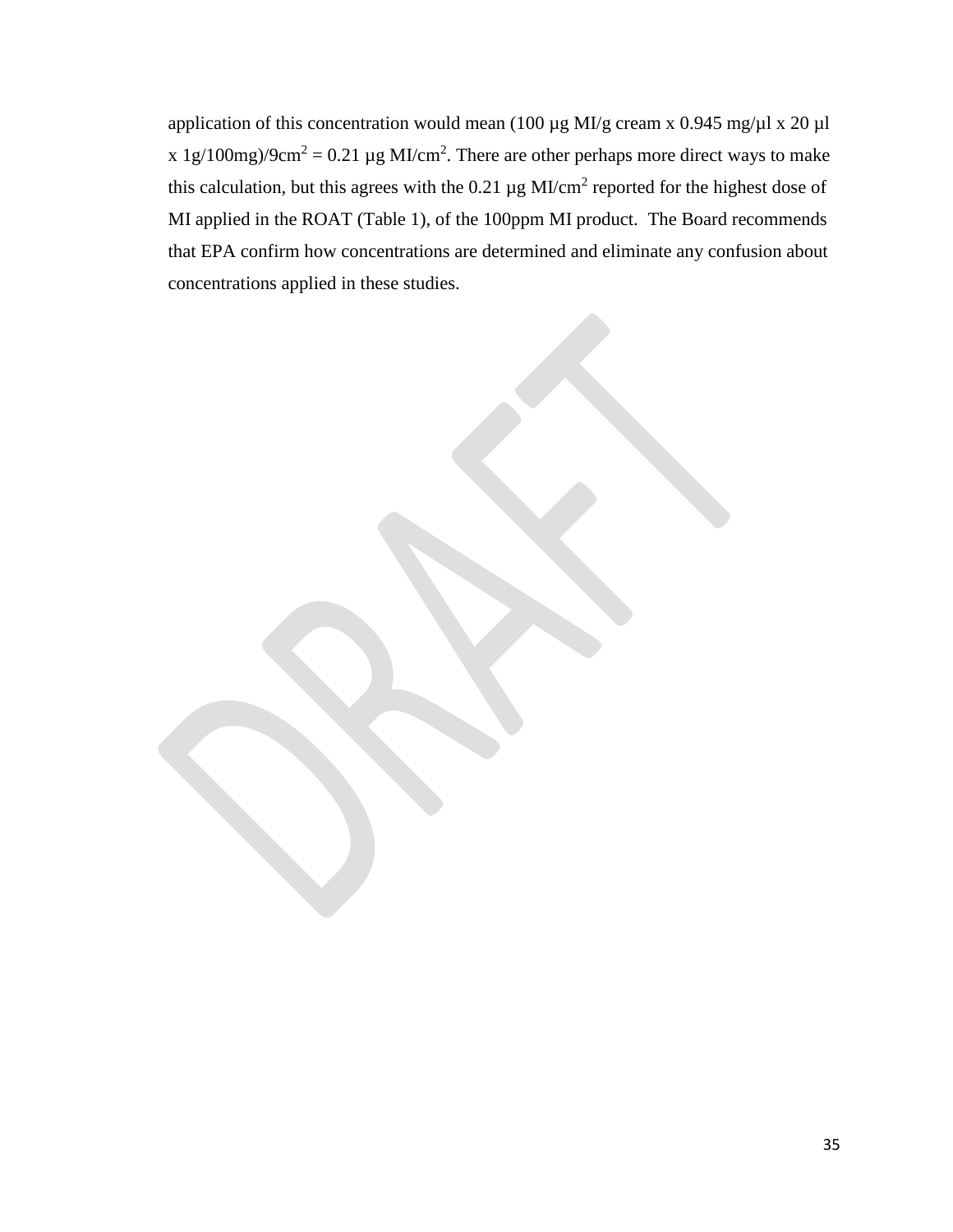# **References**

Paradis et al., 2014 "Developing a Framework for the Quantitative Risk Characterization of Dermal Sensitizers in the Workplace, 3M Company, St, Minnesota, found at https://schc.memberclicks.net/assets/meetings/spring2014/schc\_poster\_developing\_framework.p df

EPA, 2004, FIFRA Scientific Advisory Panel Background Document: Proposed Hazard Identification Methodology for Assessment of Dermal Sensitization Risk, Washington, D.C.

Anderson and Meade, 2014 "Potential Health Effects Associated with Dermal Exposure to Occupational Chemicals" Environmental Health Insights, 8(S1).

World Health Organization, 2008 "Skin Sensitization in Chemical Risk Assessment" Harmonization Project Document 5, found at http://www.inchem.org/documents/harmproj/harmproj/harmproj5.pdf

Ezendam, J., Braakhuis, H., and Vandebriel (2016) "State of the Art in Non-Animal Approaches for Skin Sensitization Testing: From Individuals Test Methods Towards Testing Strategies", Arch Toxicol., 90:2861-2883.

Leiva-Salinas et al., (2014) "Update on Allergic Contact Dermatitis due to Methylchloroisothiazolinon/Methylisothiazolinone and Methylisothiazolinone" Actas Dermosifiliogr, 105(9): 840-846

Zang et al., (2017) "Prediction of Skin Sensitization Potency Using Machine Learning Approaches", J. Appl. Toxicol. Doi 10.1002/jat3424

Griem et al., 2003 "Proposal for a Risk Asessment Methodology for Skin Sensitization Potency Data", Regulatory Toxicology and Pharmacology, 38: 269-290

Alves et al., 2015 "Predicting Chemically-Induced Skin Reactions. Part II: QSAR Models of Skin Permeability and the Relationship between Skin Permeability and Skin Sensitization", Toxicol Appl Pharmacol 284(2):273-280.

Steiling (2016) "Safety Evaluation of Cosmetic Ingredients Regarding their Skin Sensitization Potential", Cosmetics, 3: doi 10.3390/cosmetics3020014.

Kimber et al., (2002) "Allergic Contact Dermatitis", International Immunopharmacology, 2: 201- 211.

Jaycock (1998) "Risk Assessment of Contact Allergens", American Journal of Contact Dermatitis, 9(3): 155-161.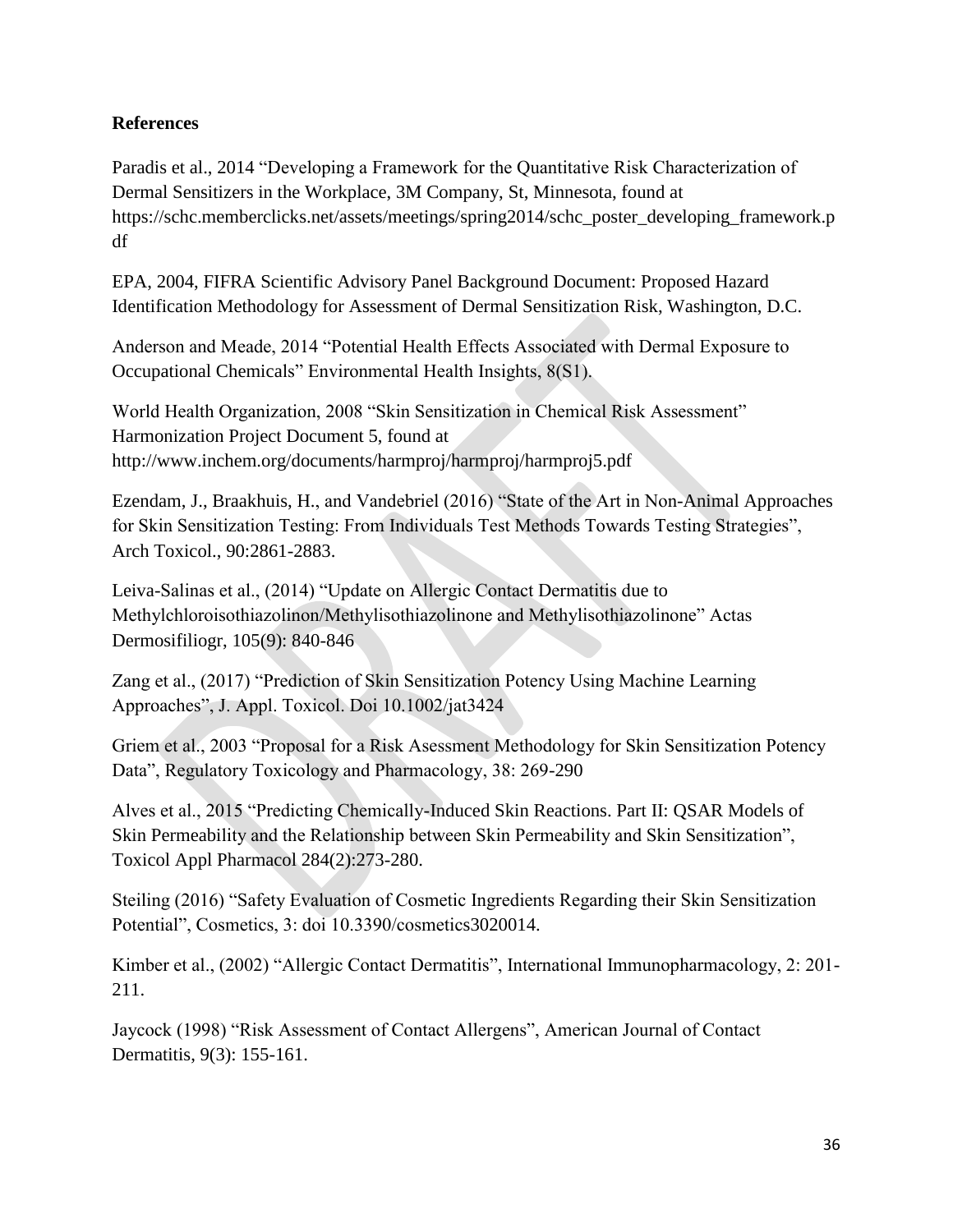Dearman and Kimber (2003) "Factors Influencing the Induction Phase of Skin Sensitization", American Journal of Contact Dermatitis, 14:188-194.

Gerberick and Robinson (2000) "A Skin Sensitization Risk Assessment Approach for Evaluation of New Ingredients and Products", American Journal of Contact Dermatitis, 11:65-73.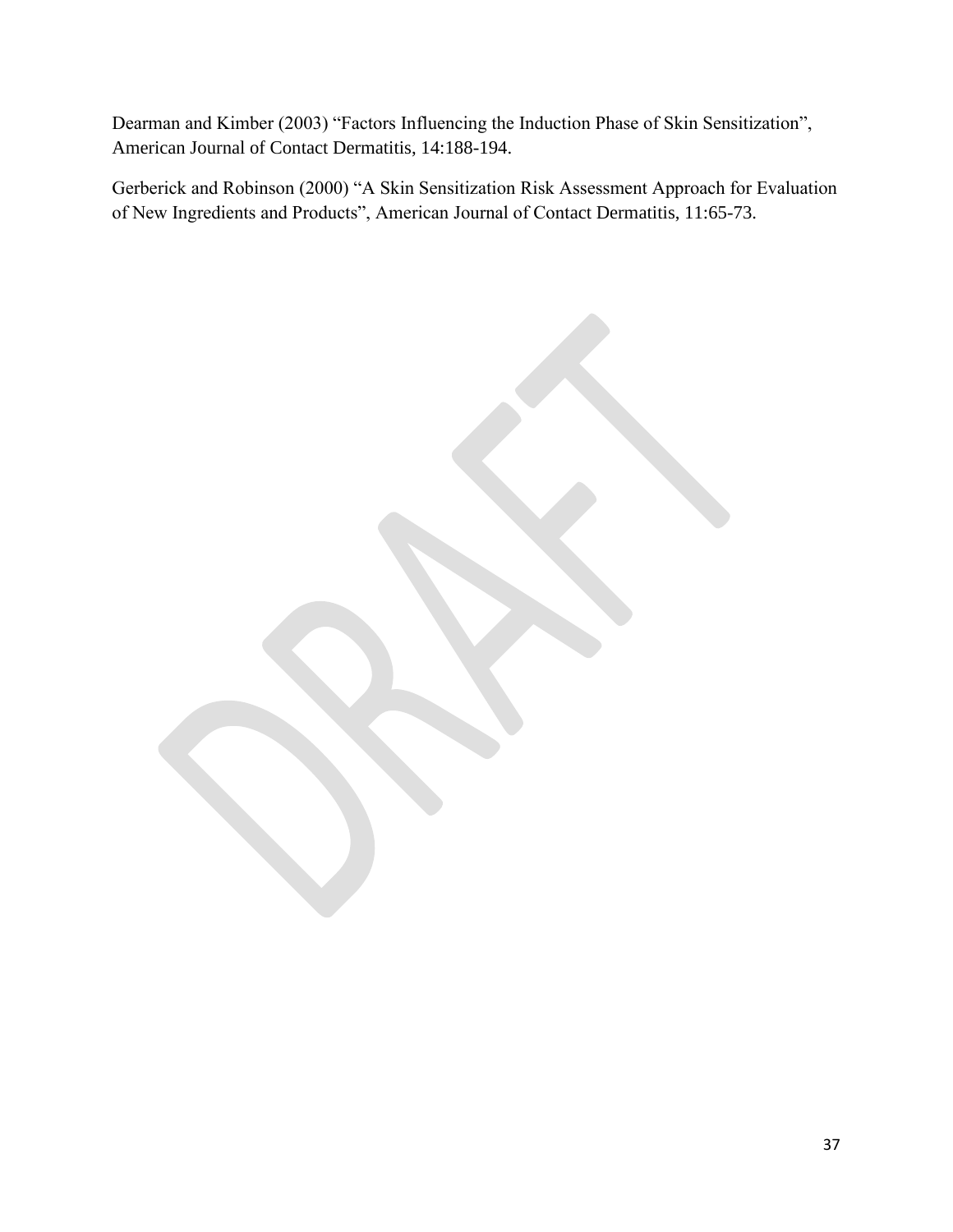# US ENVIRONMENTAL PROTECTION AGENCY HUMAN STUDIES REVIEW BOARD

# Chair

Liza Dawson, Ph.D., Research Ethics Team Leader, Division of AIDS National Institutes of Health (NIH), National Institute of Allergy and Infectious Disease (NIAID), Bethesda, MD

# Vice Chair

Edward Gbur, Jr., Ph.D., Professor, Agricultural Statistics Laboratory, University of Arkansas, Fayetteville, AR

### Members

Jennifer M. Cavallari, Sc.D., C.I.H., Assistant Professor, Division of Occupational and Environmental Medicine, Department of Community Medicine, University of Connecticut Health Center, Farmington, CT

Gary L. Chadwick, Pharm.D., M.P.H., C.I.P., Senior Consultant, HRP Consulting Group, Inc. Fairport, NY

Alesia C. Ferguson, MS., MPH., PhD., Associate Professor, Department of Environmental and Occupational Health, College of Public Health, University of Arkansas Medical Sciences, Little Rock, AR

George Fernandez, Ph.D., Statistical Training Specialist, SAS Institute, Statistical Training and Technical Services, Sparks, NV

Kyle L. Galbraith, Ph.D., Research Integrity Officer, University of Illinois at Urbana-Champaign Office of the Vice Chancellor for Research, Champaign, IL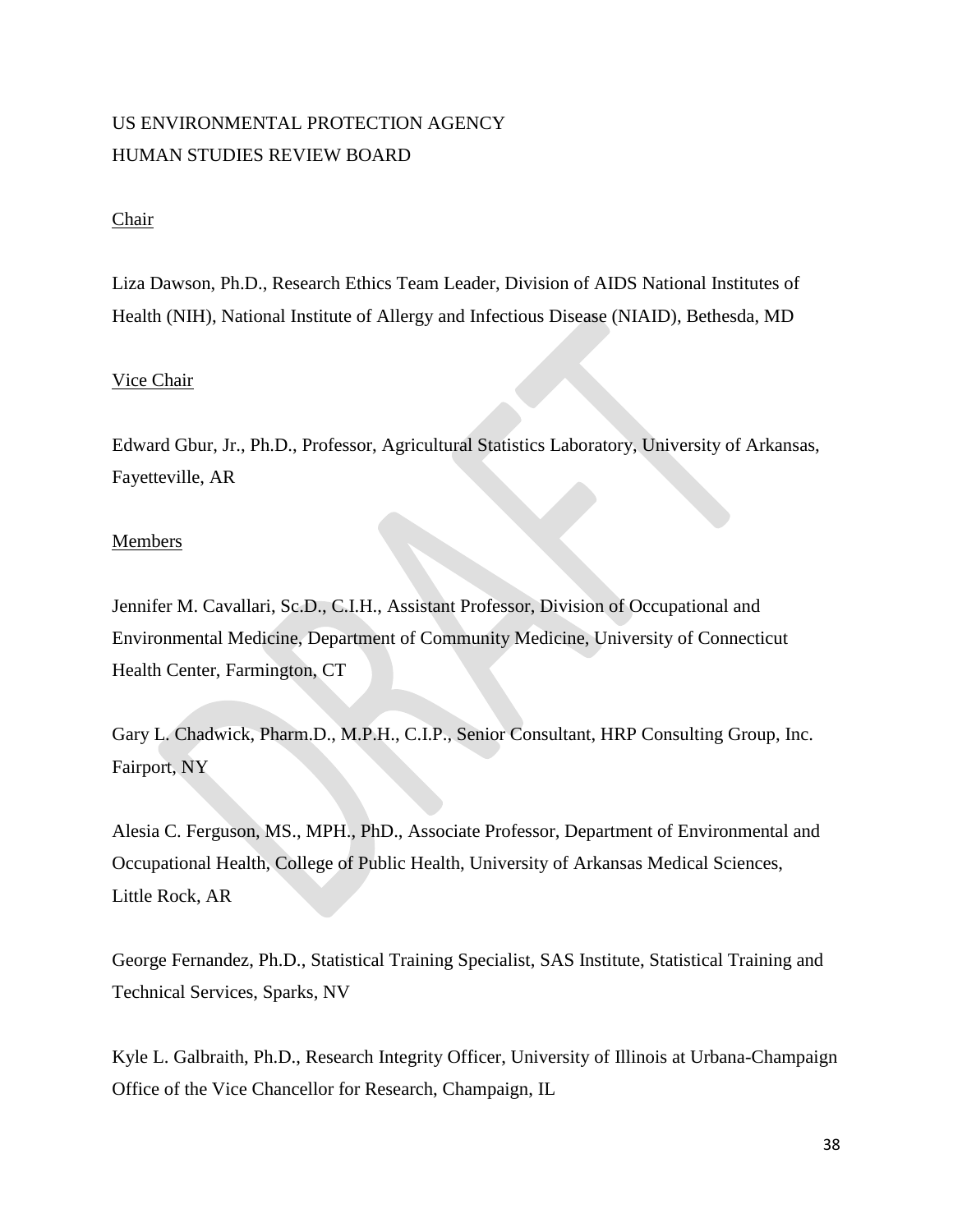Jewell H. Halanych, M.D., Assistant Professor, Internal Medicine Residency Program, Montgomery Regional Campus, University of Alabama at Birmingham, Montgomery, AL

Walter Thomas Klimecki, D.V.M., Ph.D., Associate Professor and Department Head (Interim), Department of Pharmacology and Toxicology, College of Pharmacy, University of Arizona, Tucson, AZ

Randy Maddalena, Ph.D., Physical Research Scientist, Indoor Environment, Lawrence Berkeley National Laboratory, Berkeley, CA

Jun Zhu, Ph.D., Professor of Statistics and of Entomology, Department of Statistics, University of Wisconsin – Madison, Madison, WI

# **Consultant to the Board:**

Kendra L. Lawrence, Ph.D., BCE, PMP, Health Sciences Product Manager, US Army Medical Materiel Development Activity, Ft. Detrick, MD

#### Human Studies Review Board Staff

Jim Downing, Executive Director, Human Studies Review Board Staff, Office of the Science Advisor, United States Environmental Protection Agency, Washington, DC